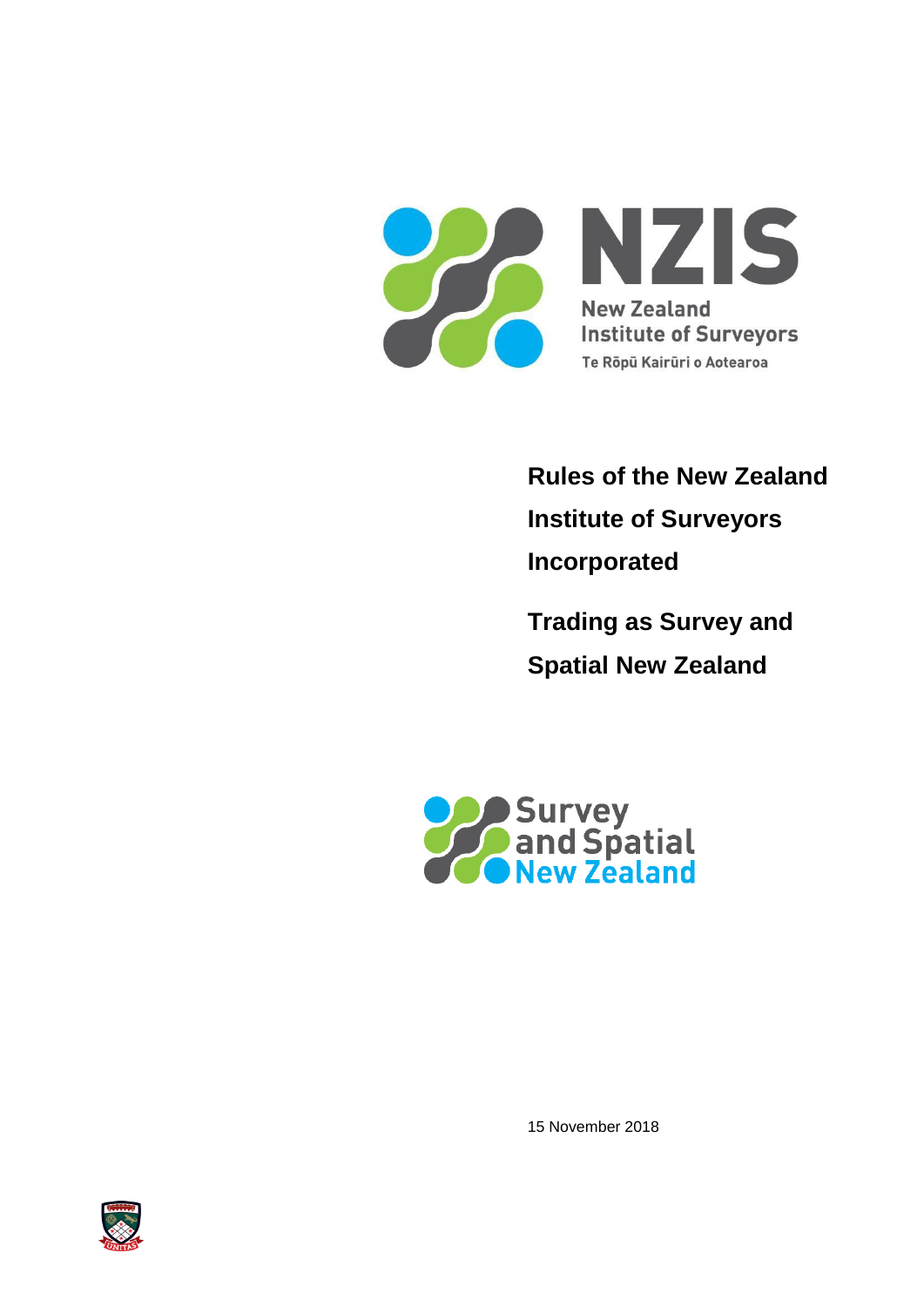# **TABLE OF CONTENTS**

| 1.  | Name                                      | 3                       |
|-----|-------------------------------------------|-------------------------|
| 2.  | Definitions and Interpretation            | 3                       |
| 3.  | <b>Status</b>                             | $\overline{\mathbf{4}}$ |
| 4.  | Objects                                   | 4                       |
| 5.  | Powers                                    | $\sqrt{5}$              |
| 6.  | Members                                   | 6                       |
| 7.  | Certification                             | 8                       |
| 8.  | <b>Streams</b>                            | $\boldsymbol{9}$        |
| 9.  | <b>Divisions</b>                          | 11                      |
| 10. | <b>Special Interest Groups</b>            | 13                      |
| 11. | Council                                   | 13                      |
| 12. | <b>Board</b>                              | 17                      |
| 13. | Survey and Spatial New Zealand Meetings   | 20                      |
| 14. | Awards, Honorary and Fellow Status        | 22                      |
| 15. | Branches (also known as Chapters)         | 23                      |
| 16. | Finance and Audit                         | 24                      |
| 17. | Limitation of Liability and Indemnity     | 24                      |
| 18. | Disputes, breaches of Rules and Penalties | 24                      |
| 19. | Seal                                      | 25                      |
| 20. | Alteration to Rules                       | 25                      |
| 21. | Liquidation and Disposition of Assets     | 25                      |
| 22. | Savings                                   | 25                      |
| 23. | Transition                                | 26                      |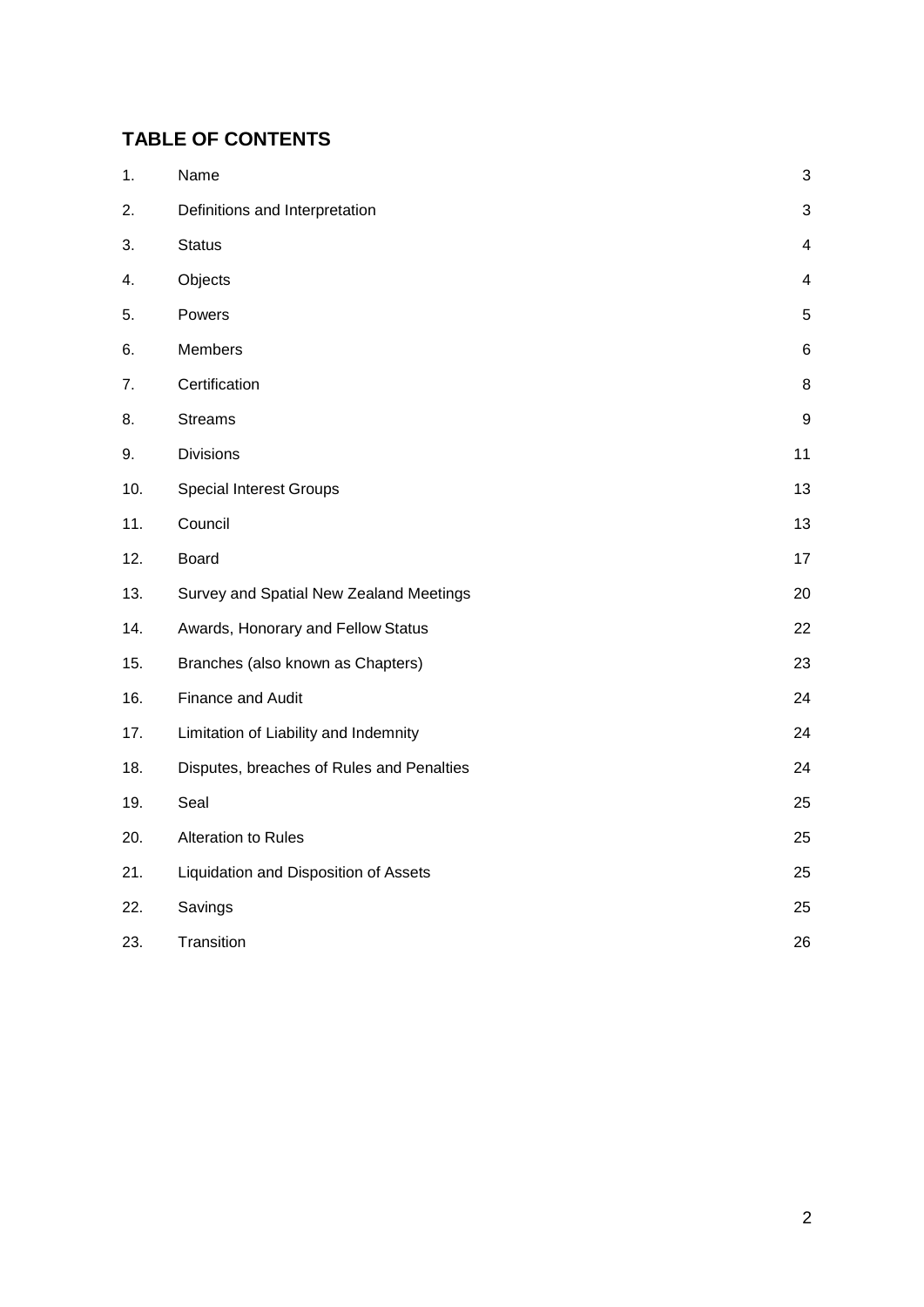# **Rules of the New Zealand Institute of Surveyors Incorporated**

## <span id="page-2-0"></span>**1. Name**

**1.1** The name of the organisation is the "New Zealand Institute of Surveyors Incorporated" (NZIS). NZIS will trade as Survey and Spatial New Zealand. In these rules Survey and Spatial New Zealand will be used**.** 

## <span id="page-2-1"></span>**2. Definitions and Interpretation**

2.1 In these rules:

**Board** means the board of Survey and Spatial New Zealand;

**Branch** or **Chapter** means a branch or chapter of Survey and Spatial New Zealand formed under rule 15;

**Casual Vacancy** means a vacancy that arises when a person does not serve out their full term of office;

**CEO** means the chief executive officer of Survey and Spatial New Zealand**;**

**Certification** means certification in accordance with rule 7;

**Council** means the Council of Survey and Spatial New Zealand comprising **Stream Councillors**, **Division Councillors**, **General Councillors, Appointed Councillors and the President** as referred to in rule 11;

**Database** means the Membership database referred to in rule 6;

**Designated Date** means the date nine calendar months after the most recently held AGM unless it is a different date decided by the Council;

**Division** means a key group of Members with a shared identity as determined by the Council under rule 9;

**Electronic Vote** means a method of casting a vote, not by being present at a meeting but by such other method (for example but not limited to email or electronic means) as approved by the Council;

**Fee** means any fee set by Survey and Spatial New Zealand;

**Financial Year** means the financial year of Survey and Spatial New Zealand;

**General Meeting** or **GM** means a general meeting of Members of Survey and Spatial New Zealand being an **Annual General Meeting** or **AGM** and/or a **Special General Meeting** or **SGM** as the context requires;

**Letter of Expectation** means a letter provided by Council to the Board setting out the Council's strategic priorities;

**Member** means a member of Survey and Spatial New Zealand;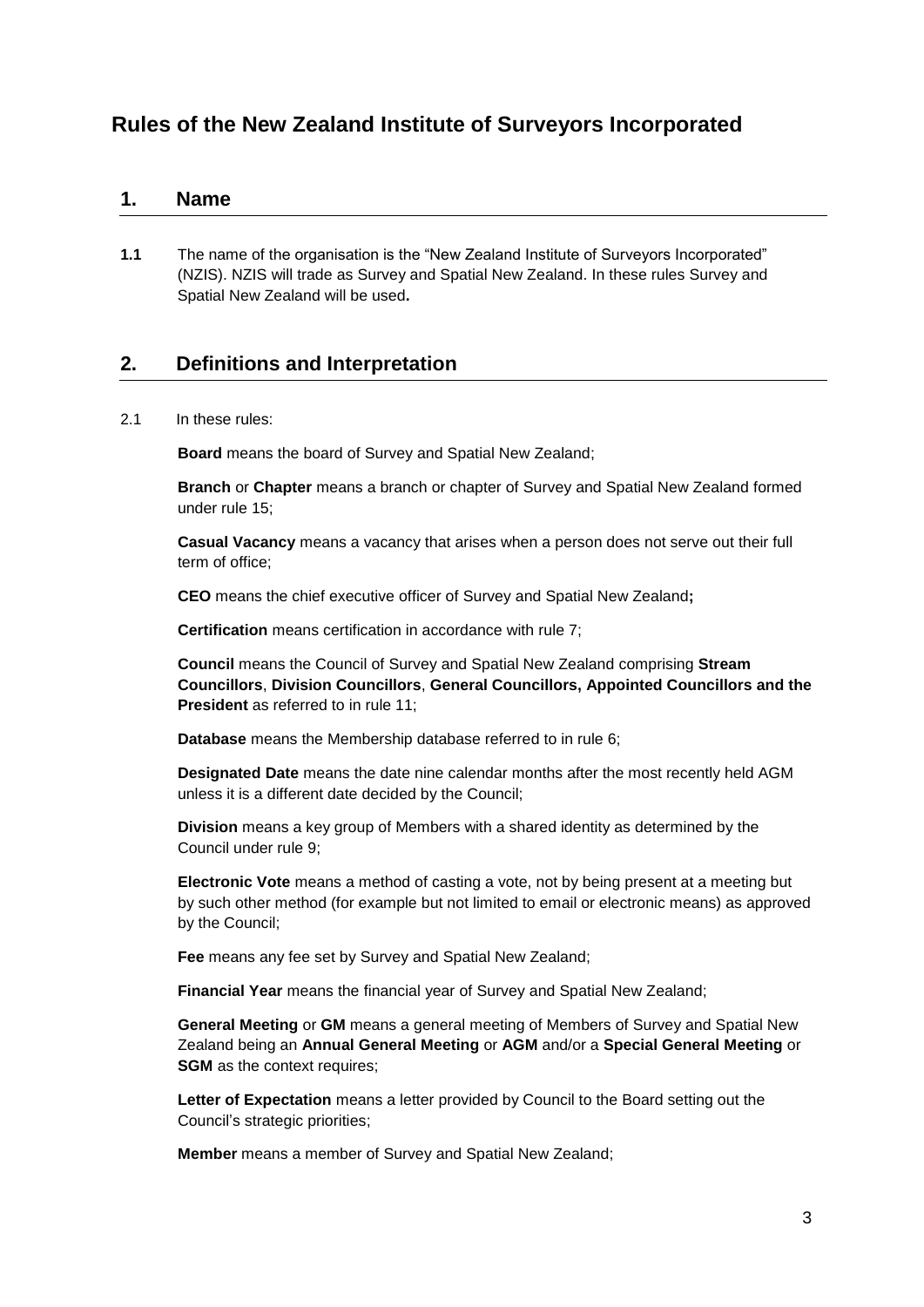**Objects** means the objects of Survey and Spatial New Zealand in rule 4.1;

**Ordinary Resolution** means a resolution requiring the support of a majority of the votes cast;

**President** means the president of Survey and Spatial New Zealand;

**Previous Rules** means the Survey and Spatial New Zealand rules which were in place immediately prior to adoption of these rules;

**Special Interest Group** or **SIG** is defined in rule 10;

**Special Resolution** means a resolution requiring the support of two thirds of the votes cast;

**Stream** means a group of Members working in and/or interested in a defined area of expertise within Survey and Spatial New Zealand as determined by the Council;

**Surveying and Spatial** means such definition as may be approved and adopted by Survey and Spatial New Zealand. At the date of adoption of these rules it is: cadastral, engineering, geodetic, hydrographic, mining and topographic surveying, remote sensing and photogrammetry, land information services, cartography, geographic information systems, spatial information technology and spatial data management, spatial planning and development, land use planning, urban design, land development and resource management.

- 2.2 In these rules:
	- a. the singular includes the plural and vice versa;
	- b. any reference to any Act, regulation, by-law, policy, deed, charter, procedure or document includes any amendment to it and any replacement passed in substitution for it;
	- c. references to a person includes incorporated bodies and unincorporated groups;
	- d. headings are for reference only and do not assist interpretation; and
	- e. derivatives of any term defined in these rules have a corresponding meaning.

## <span id="page-3-0"></span>**3. Status**

3.1 Survey and Spatial New Zealand is the trading name of the New Zealand Institute of Surveyors an incorporated society established under the Incorporated Societies Act 1908.

## <span id="page-3-1"></span>**4. Objects**

- 4.1 The Objects of Survey and Spatial New Zealand are:
	- a. to promote quality, expertise and integrity in Surveying and Spatial;
	- b. to be the representative body for Surveying and Spatial professionals in New Zealand;
	- c. to promote training, education and certification of people involved in Surveying and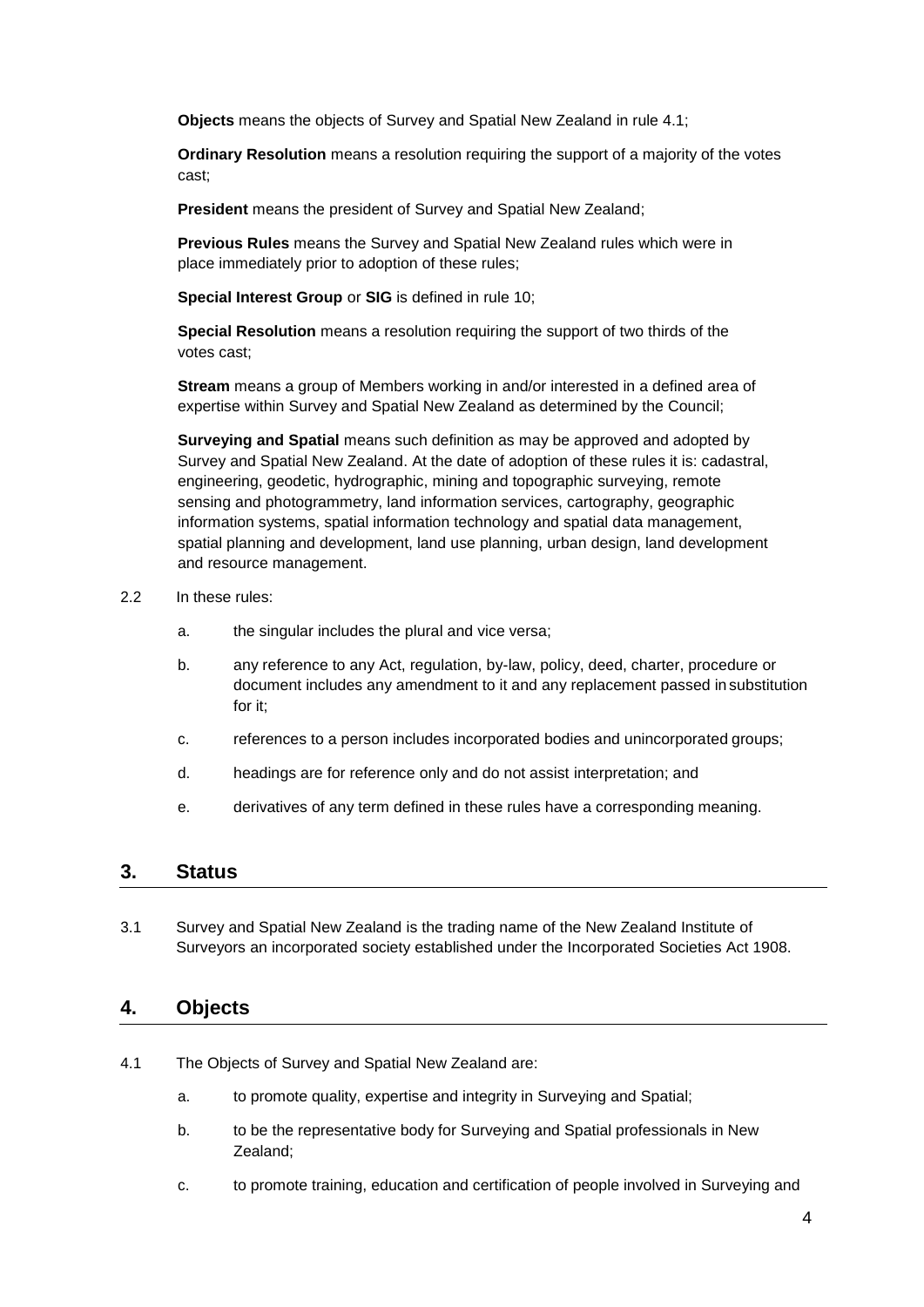Spatial;

d. to promote the benefits of Surveying and Spatial to the public.

## <span id="page-4-0"></span>**5. Powers**

- 5.1 Survey and Spatial New Zealand has full powers, jurisdiction and authority and (except as restricted by these rules), may do all and any things to carry out its Objects, including:
	- a. acquire or receive the benefit of any property and deal with property in any way (including borrow, invest, lend and give or obtain security);
	- b. raise, levy and receive Fees and money by any lawful method;
	- c. establish, acquire or have interests in incorporated entities, trusts or other entities and utilise the assets of Survey and Spatial New Zealand in, through or with them;
	- d. produce, create, licence, use and protect intellectual property;
	- e. determine who are its Members and others involved in Survey and Spatial New Zealand and their entitlements, and withdraw, suspend, terminate or restrict Membership and other benefits;
	- f. determine the methods and structures to deliver national, regional and local benefits;
	- g. make, alter, rescind and enforce rules, policies, plans, charters and procedures to effect the Objects, or for the governance and operation of Survey and Spatial New Zealand;
	- h. determine, implement and enforce disciplinary, disputes and appeal procedures including make decisions, conduct hearings and impose sanctions and penalties;
	- i. engage and dismiss employees and contractors;
	- j. delegate powers of Survey and Spatial New Zealand to any person, committee or sub-committee, advisory group, (the composition of any of which is not limited to Members) and for that purpose to establish, fund and set the terms of reference and structure;
	- k. contract, engage or make any arrangements with any person to fulfil the Objects;
	- l. be a member of or affiliate to and/or be associated in any way with any person which has objects which are similar in whole or in part to the Objects in New Zealand and/or internationally;
	- m. produce, publish and distribute any communications, newsletters or publications; and
	- n. do any other acts or things which Survey and Spatial New Zealand determines are incidental to or conducive to the attainment of the Objects.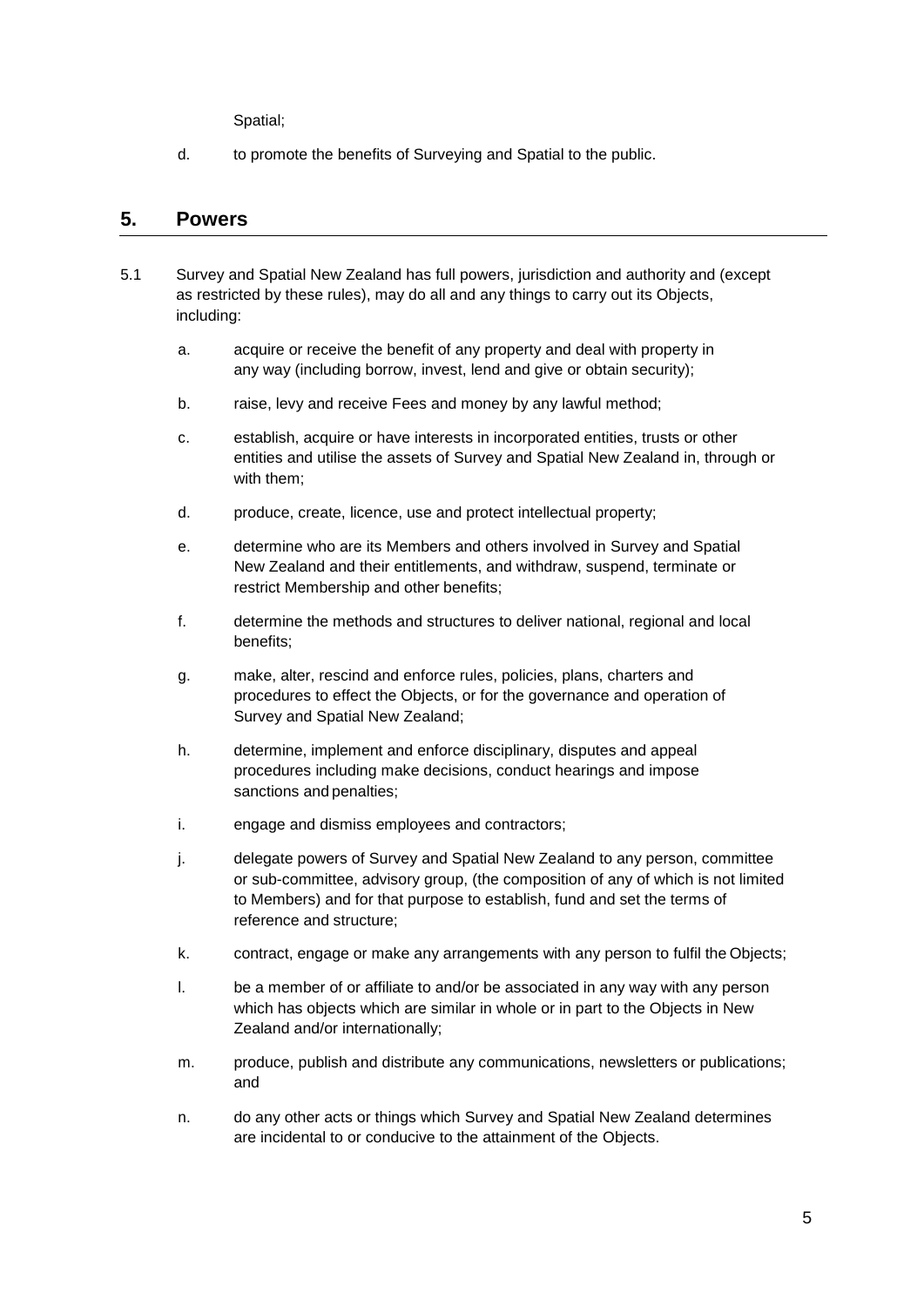## <span id="page-5-0"></span>**6. Members**

### **6.1 Categories**

The categories of Membership are as determined by the Council and must be defined in policy and made readily available on Survey and Spatial New Zealand's website.

### **6.2 Member Benefits and Obligations**

The benefits and obligations of each category of Membership are as set out in the Survey and Spatial New Zealand Membership policy and:

- a. All Members must conduct themselves in an ethical and professional manner and must comply with these rules, any requirements arising from these rules and with any code of conduct or other policy or process adopted by Survey and Spatial New Zealand.
- b. All Members must pay Fees to Survey and Spatial New Zealand as required by Survey and Spatial New Zealand.
- c. Voting Members (as defined in the Survey and Spatial New Zealand Membership policy):
	- i. must belong to one Stream and may belong to other Streams;
	- ii. may belong to one or more Divisions, subject to satisfying the criteria for belonging;
	- iii. are eligible to vote at GMs and subject to these rules have one vote each;
	- iv. subject to these rules, vote for election of Councillors (through each Division to which they belong, through each Stream to which they belong and for two General Councillors).
- d. Other categories of Members (as defined in the Survey and Spatial New Zealand Membership policy):
	- i. may belong to one or more Streams; and
	- ii. may belong to one or more Divisions, subject to satisfying the criteria for belonging.
- e. No private pecuniary profit shall be made by any member of Survey and Spatial New Zealand, except that:
	- i. Any member may receive full reimbursement for all expenses properly incurred by that member in connection with the affairs of Survey and Spatial New Zealand;
	- ii. Survey and Spatial New Zealand may pay reasonable and proper remuneration to any member in return for services actually rendered to Survey and Spatial New Zealand. Provided however that any member, or any person associated with a member, who is to receive remuneration in accordance with this clause shall not by virtue of that member's capacity in any way determine or materially influence the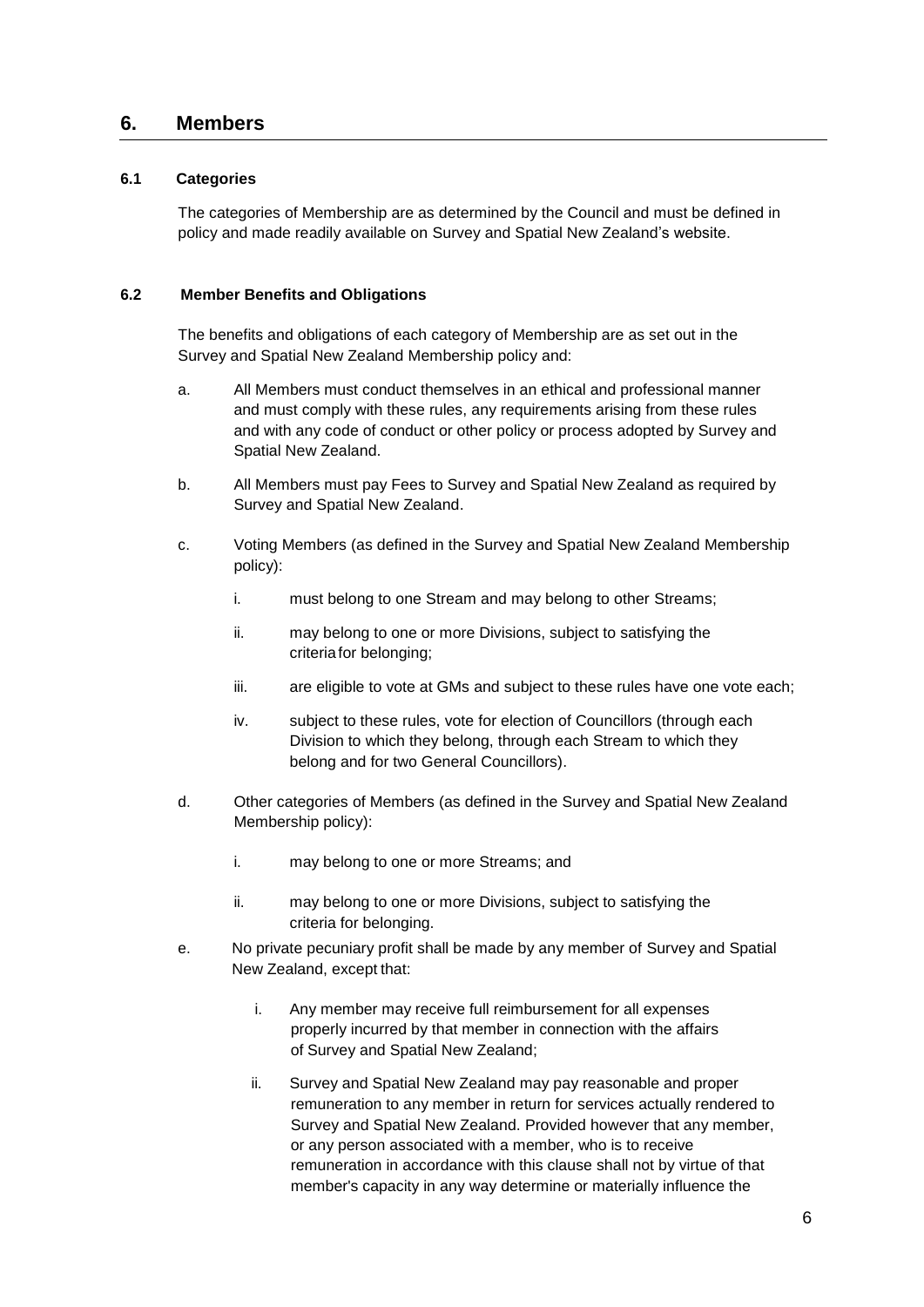amount of the remuneration to be paid.

### **6.3 Applications and Changes of Category**

- a. Applications for Membership shall be made and determined in accordance with the Survey and Spatial New Zealand Membership policy.
- b. If a Member wishes to change their Membership category and is eligible to do so they must do so in accordance with the Survey and Spatial New Zealand Membership policy and unless otherwise specified in such policy must do so between the most recently held AGM and the Designated Date.
- c. If a Member's application for a change of category of Membership is declined they remain in their existing Membership category subject to rule 6.4.

### **6.4 Cessation of Membership**

- a. A person ceases to be a Member if:
	- i. any Fees due from that Member remain unpaid for four months or such longer period as decided by Survey and Spatial New Zealand; or
	- ii. they no longer meet the requirements of their category of Membership; or
	- iii. iii. if removed by Survey and Spatial New Zealand in accordance with these rules and/or any Survey and Spatial New Zealand code of conduct or policy or process; or
	- iv. if the person resigns their Membership by notice in writing to Survey and Spatial New Zealand.
- b. Any cessation of Membership or change in Membership category, shall not affect a person's liability for Fees or any other moneys then owing to Survey and Spatial New Zealand, nor shall it affect their liability in respect of any code of conduct or other disciplinary action commenced (or arising from circumstances occurring or partly occurring) before such cessation, resignation or change takes effect.
- c. If provided for in the Survey and Spatial New Zealand Membership policy a Member whose Membership has ceased may apply for reconsideration of their status.
- d. A Member may have their Membership suspended for such period of time and on such conditions as may be determined by Survey and Spatial New Zealand including for any matter contemplated in rule 18.

## **6.5 Membership Database**

Unless otherwise provided in Survey and Spatial New Zealand policy:

- a. Survey and Spatial New Zealand must maintain a Database which:
	- i. includes the following details for each Member: full name and postal address, email address if held, professional qualifications, Membership category, Certification status, Streams to which they belong, Divisions and SIGs to which they belong, positions of responsibility held within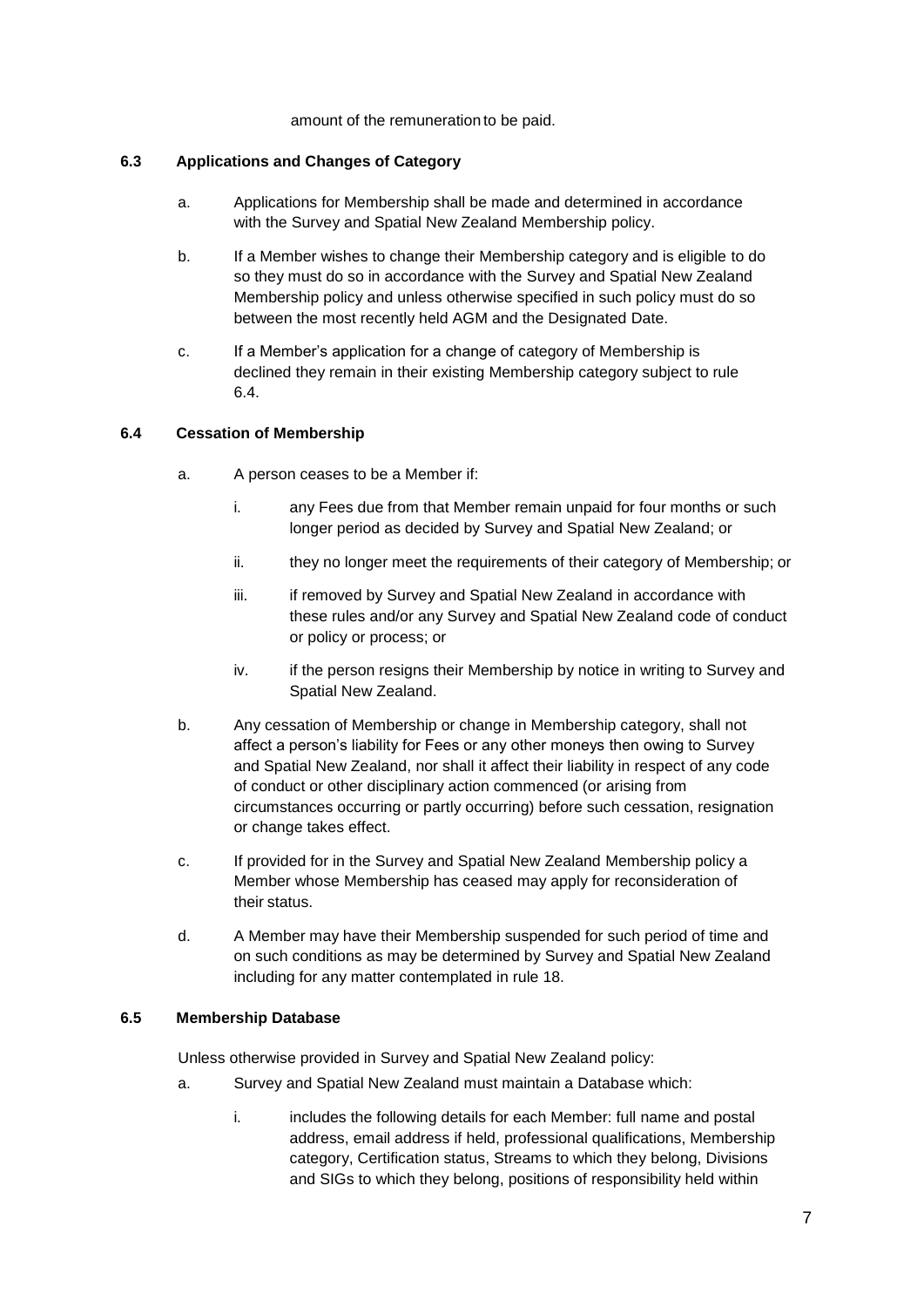Survey and Spatial New Zealand, any Fees arrears, and any disciplinary action taken or being taken; and

- ii. includes other information as determined by Survey and Spatial New Zealand.
- b. Members must maintain the accuracy of those details in the Database which Survey and Spatial New Zealand authorises them to maintain or must advise Survey and Spatial New Zealand in writing of changes.
- c. Upon request by a Member, Survey and Spatial New Zealand shall disclose to that Member, the details of that Member held on the Database.
- d. The Database may be used for determining eligibility to benefits of Membership and for any other purposes as determined by Survey and Spatial New Zealand subject to compliance with legal obligations in relation to any personal information.
- e. Subject to rule 6.5 d and any legal obligations in relation to personal information Survey and Spatial New Zealand may disclose to any person the following details from the Database about a Member without reference to that Member:
	- i. the fact of Membership;
	- ii. the category of Membership, Streams, Divisions and SIGs for that Member;
	- iii. Certification status; and
	- iv. positions of responsibility held within Survey and Spatial New Zealand.

## <span id="page-7-0"></span>**7. Certification**

- 7.1 Survey and Spatial New Zealand must have a Certification policy which unless otherwise determined by Survey and Spatial New Zealand must include:
	- a. categories of Certification as determined by Survey and Spatial New Zealand;
	- b. eligibility for and process by which Members may apply to Survey and Spatial New Zealand for Certification;
	- c. that Certification lapses in accordance with the Certification Policy unless the Certified Member has applied again and been re-Certified;
	- d. the purpose, benefits and obligations of Certification;
	- e. the manner in which Certification ceases; and
	- f. any other provisions as determined by Survey and Spatial New Zealand.
- 7.2 Survey and Spatial New Zealand must maintain a Certification register of competencies.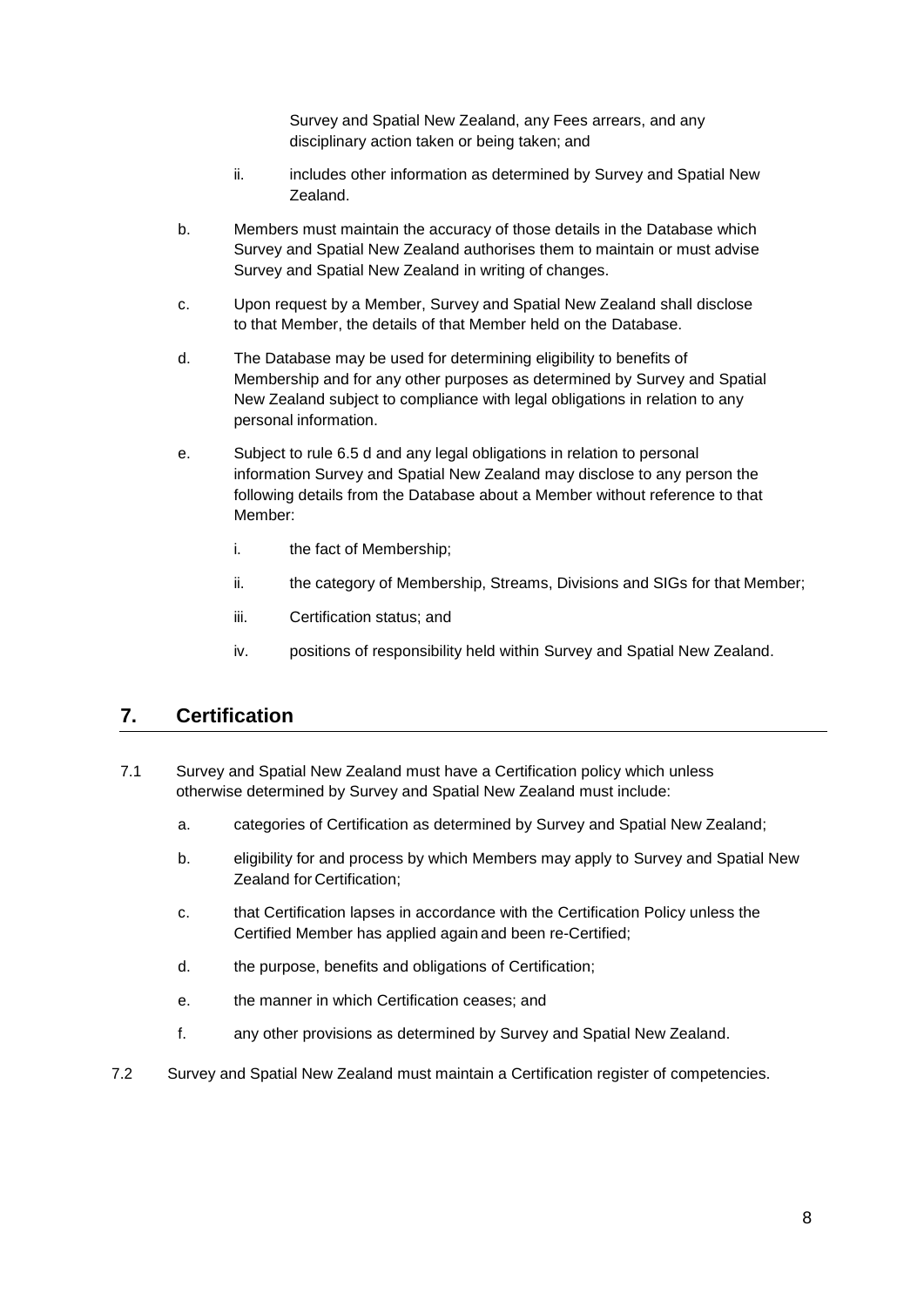## <span id="page-8-0"></span>**8. Streams**

### **8.1 Purpose**

The purpose of a Stream is to represent Members in particular areas of professional expertise.

#### **8.2 Categories**

The number and categories of Streams, the terms on which they are formed, continued or discontinued, the benefits and obligations of belonging to Streams, and the role of Streams are determined by the Council.

#### **8.3 Role**

At the date of adoption of these rules the Council has determined that the role of a Stream is to:

- a. act in an advisory role to provide input to the Council, Board and the CEO;
- b. contribute to development of policies and setting of standards as may be requested by Survey and Spatial New Zealand and subject to approval of Survey and Spatial New Zealand;
- c. contribute to assessment of candidates for Certification as may be requested by Survey and Spatial New Zealand;
- d. be the point of contact for continuing professional development and identify continuing professional development requirements and needs;
- e. coordinate SIGs which are attached to it;
- f. provide a forum for Members belonging to it;
- g. develop and retain relevant knowledge;
- h. be a source of information for Survey and Spatial New Zealand;
- i. if required to do so by Survey and Spatial New Zealand, liaise with tertiary institutions; and
- j. appoint and be represented by a Stream leader, appoint and be led by a Stream leadership team and subject to this rule 8 elect a Stream Councillor.

#### **8.4 Leadership**

A Stream is led by a leadership team comprising:

- a. two to eight appointees who are Members, who:
	- i. are nominated by Members belonging to that Stream; and
	- ii. are, subject to approval of the nominee by the Council in its discretion, appointed for terms of two years by the Council from those nominated; and
- b. a Stream Councillor (if the Stream is eligible to elect a Councillor (see rule 8.7)).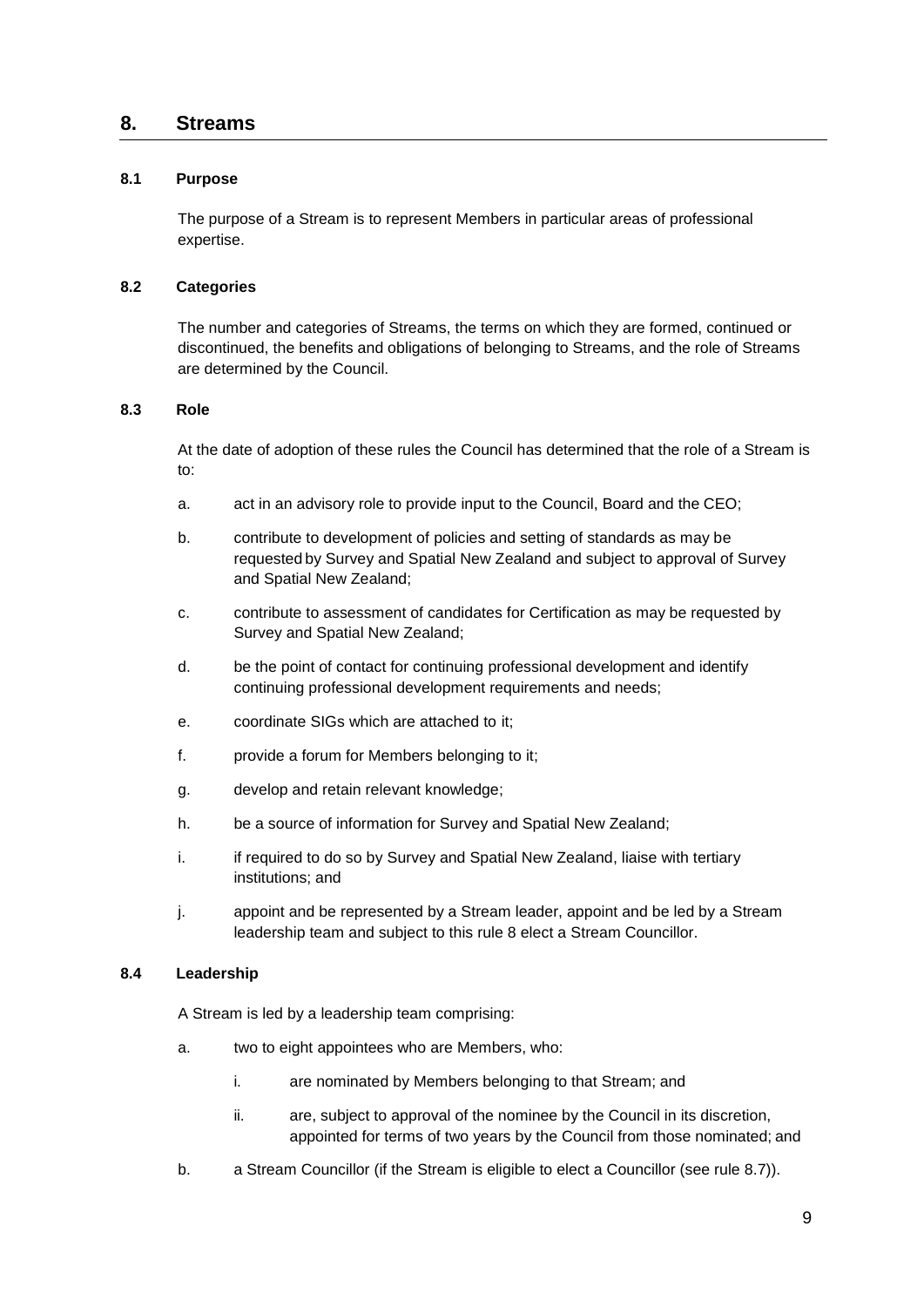- 8.5 A Stream leader must be appointed annually within one month of the AGM and as required to fill any Casual Vacancy, by and from any of the persons in the Stream leadership team. In the absence of such appointment the Council may appoint the Stream leader and if so it may appoint a Voting Member who does not necessarily belong to that Stream.
- 8.6 The Stream leadership team commences their term at the conclusion of the AGM at which their appointment is announced, or if filling a Casual Vacancy then at a date specified by the Council.

### **8.7 Councillor**

- a. Voting Members have the right to vote in every Stream to which they belong.
- b. A Stream is eligible to elect a Councillor if by the Designated Date there are ten or more Voting Members belonging to it.
- c. The Stream leadership team calls for nominations by Voting Members from among Voting Members in the Stream for the position of Councillor. To be eligible to nominate, stand for or vote for the position of Councillor the Voting Members must have belonged to that Stream by the Designated Date, but for the purpose of filling a Casual Vacancy they must have belonged as at the date that nominations are called.
- d. A Stream Councillor is elected by Electronic Vote by the eligible Voting Members in that Stream or in accordance with a process determined by Survey and Spatial New Zealand policy and provided that if only one candidate is nominated for election then that person is deemed to be elected without requirement for an election.
- e. Except in the case of filling a Casual Vacancy the election process must be completed within two months after the Designated Date unless Survey and Spatial New Zealand allow an extension.
- f. If an eligible Stream does not elect a Councillor in accordance with rule 8.7, or does not notify Survey and Spatial New Zealand in accordance with Survey and Spatial New Zealand requirements, the Council may appoint a Councillor who is deemed to be the Stream Councillor.
- g. A Stream Councillor commences their role on the Council at the conclusion of the AGM at which their election is announced (or in the case of filling a Casual Vacancy upon announcement by Survey and Spatial New Zealand of their election) and holds that office until the earlier of:
	- i. the conclusion of the AGM two years after the AGM at which their election was announced; or
	- ii. they are no longer a Voting Member; or
	- iii. they cease to belong to the Stream; or
	- iv. cessation (whether by resignation, death, incapacity, moving overseas or otherwise).
- h. If a Casual Vacancy arises in the office of Stream Councillor a replacement is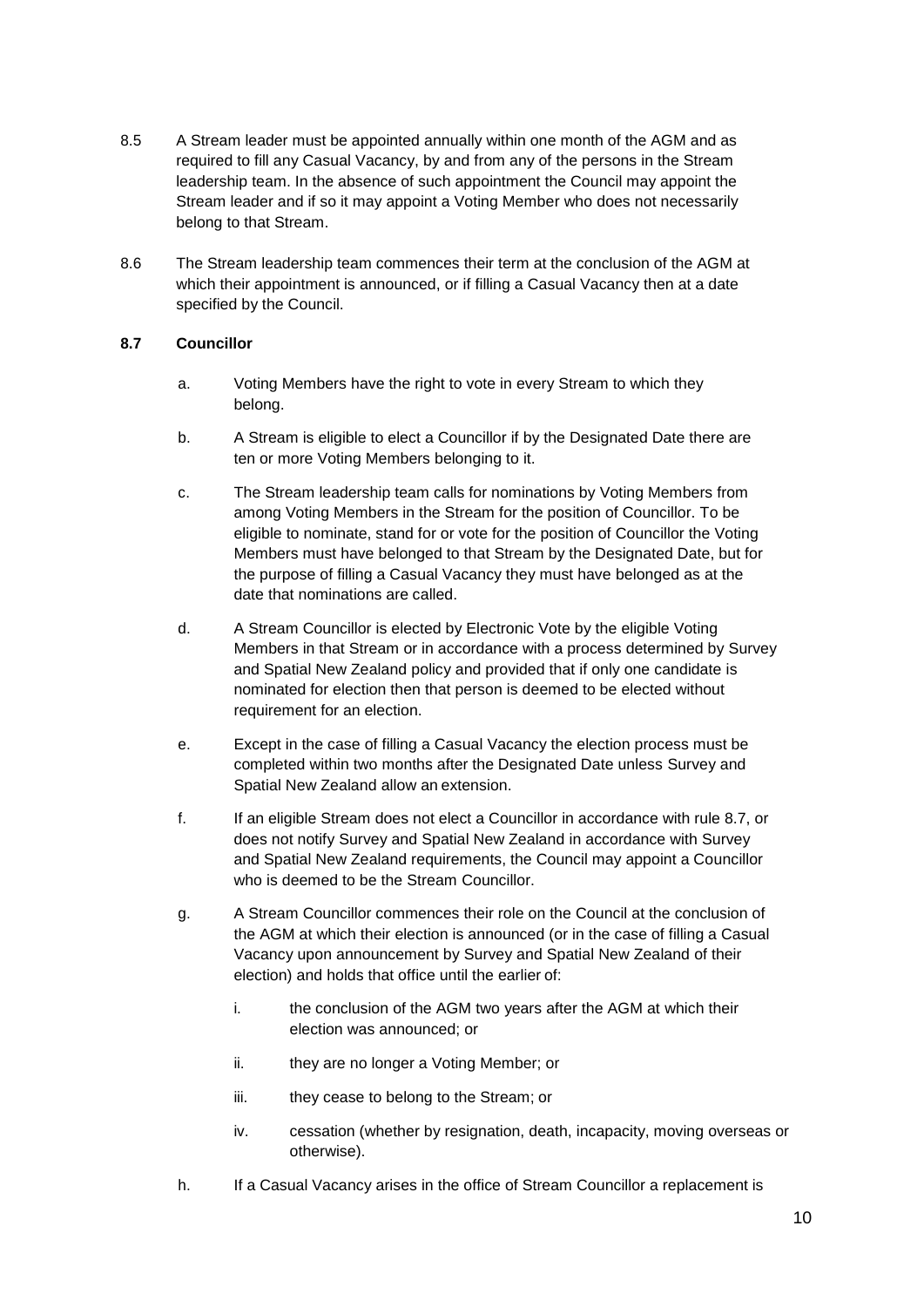elected to fill the remainder of the term on the Council in accordance with this rule 8.7.

#### **8.8 Meetings**

Each Stream leadership team must:

- a. either convene and hold a Stream meeting or hold an Electronic Vote among the Voting Members belonging to that Stream within one month after the Designated Date (or as required to fill any Casual Vacancy) to select its nominated candidates for the Stream leadership team (for consideration by the Council under rule 8.4 a ii);
- b. no later than one month after the AGM (or as needed to fill a Casual Vacancy) appoint a Stream leader;
- c. lead and coordinate the Stream to undertake its role and convene Stream leadership team meetings as they see fit;
- d. undertake any additional role in respect of SIGs as required by Survey and Spatial New Zealand.

## <span id="page-10-0"></span>**9. Divisions**

#### **9.1 Purpose**

The purpose of a Division is to provide a forum for Members who have involvement or interest in a defined sector of Surveying and Spatial.

#### **9.2 Categories**

- a. The number and categories of Divisions, the terms on which they are formed, continued or discontinued, the benefits and obligations of belonging to Divisions and the role of Divisions are determined by the Council.
- b. Members may belong to one or more Divisions.
- c. Each Division shall set its criteria for belonging, subject to Survey and Spatial New Zealand approval of the criteria.

#### **9.3 Role**

At the date of adoption of these rules the Council has determined that the role of a Division is to:

- a. provide a forum for the Division;
- b. provide a voice to Survey and Spatial New Zealand on the interests of the Division;
- c. represent Division interests via a Division Councillor at the Council; and
- d. if specifically authorised to do so by, and in accordance with Survey and Spatial New Zealand requirements, provide a voice externally for that Division.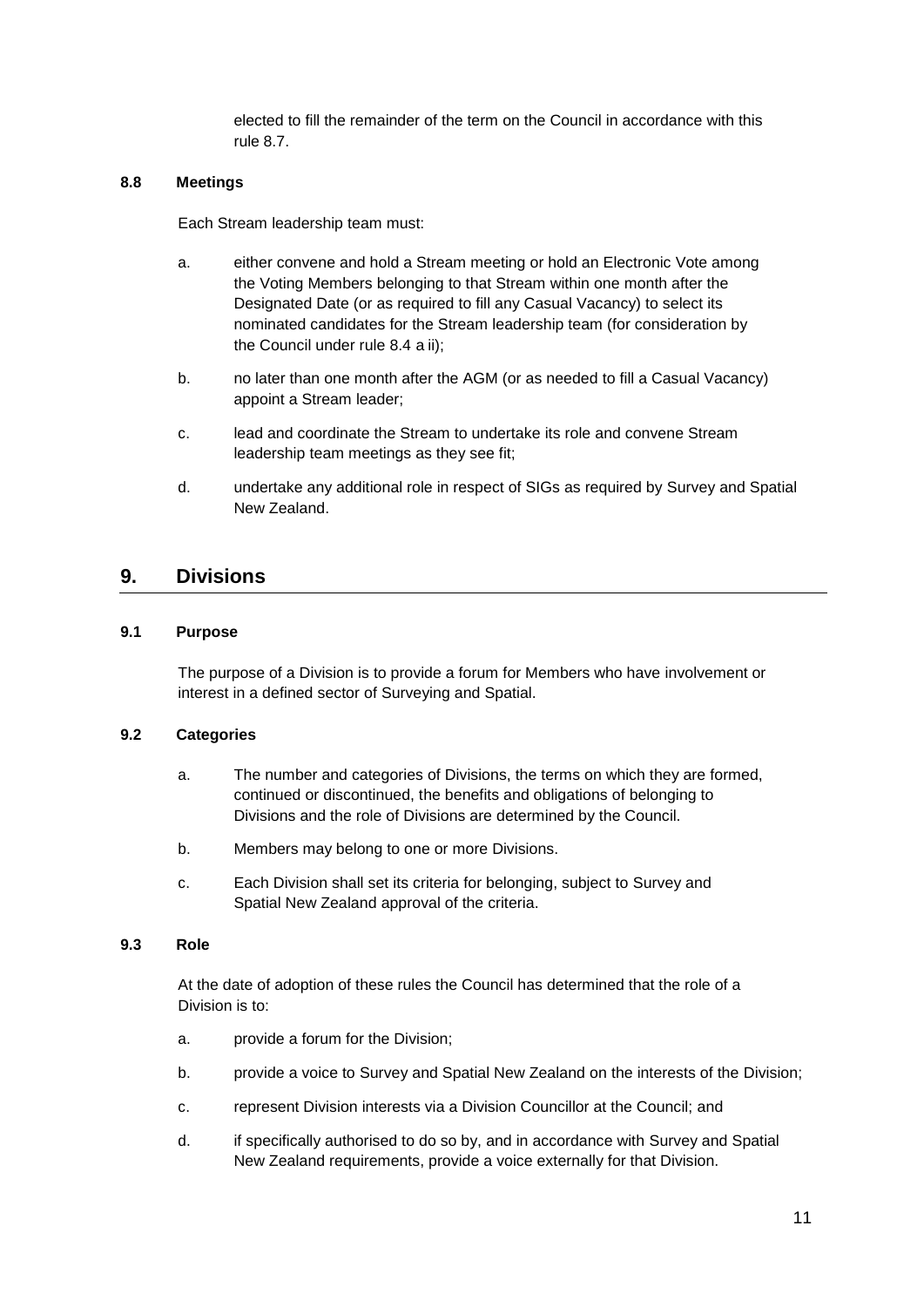### **9.4 Councillor**

- a. Voting Members have the right to vote in every Division to which they belong.
- b. A Division that has ten or more Voting Members that belong to it as at the Designated Date is eligible to elect a Councillor.
- c. Survey and Spatial New Zealand calls for nominations by Voting Members that belong to that Division from among those Voting Members for the position of Councillor. To be eligible to nominate, stand for and vote for the position of Councillor the Voting Members must have belonged to the Division as at the Designated Date but for the purpose of filling a Casual Vacancy they must have belonged as at the date that nominations are called. A Division Councillor is elected by Electronic Vote by the eligible Voting Members in that Division, or in accordance with a process determined by Survey and Spatial New Zealand policy and provided that if only one candidate is nominated for election then that person is deemed elected without requirement for an election.
- d. Except in the case of filling a Casual Vacancy the election process must be completed within two months after the Designated Date unless Survey and Spatial New Zealand allows an extension.
- e. If an eligible Division does not elect a Councillor or does not notify Survey and Spatial New Zealand in accordance with Survey and Spatial New Zealand requirements, the Council may appoint a Councillor who is deemed to be the Division Councillor.
- f. A Division Councillor commences their role on the Council at the conclusion of the AGM at which their election is announced (or in the case of filling a Casual Vacancy upon announcement by Survey and Spatial New Zealand of their election) and holds that office until the earlier of:
	- i. the conclusion of the AGM two years after the AGM at which their election was announced; or
	- ii. they are no longer a Voting Member; or
	- iii. they cease to belong to the Division; or
	- iv. cessation (whether by resignation, death, incapacity, moving overseas or otherwise).
- g. If a Casual Vacancy arises in the office of Division Councillor a replacement shall be elected to fill the remainder of the term on the Council in accordance with this rule 9.4.

### **9.5 Leadership**

The Division shall be operated and led in accordance with Survey and Spatial New Zealand policy.

### **9.6 Meetings**

Survey and Spatial New Zealand must:

a. Convene and hold a Division meeting or hold an Electronic Vote among the Voting Members in that Division within one month after the AGM (or as needed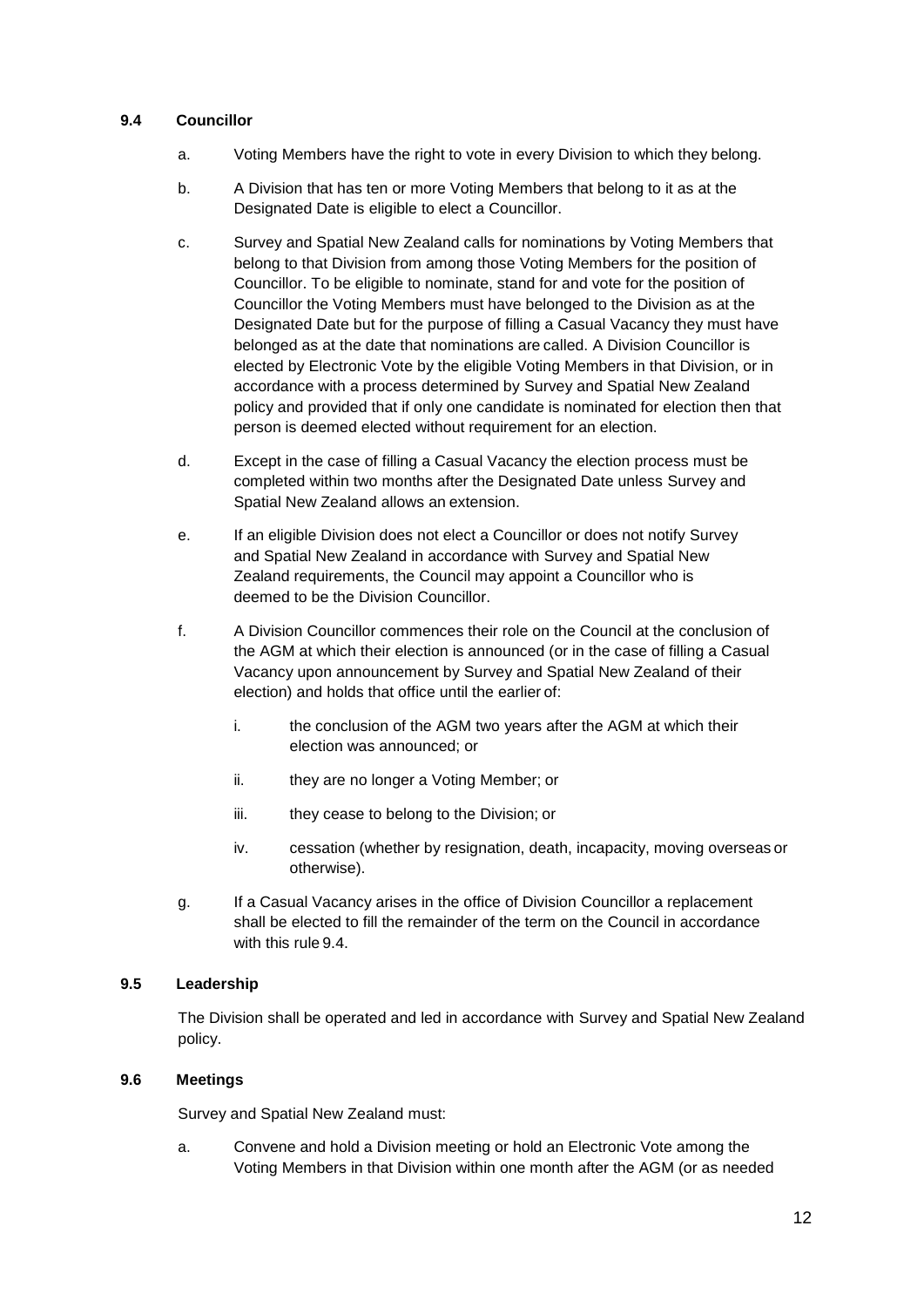to fill a Casual Vacancy) to appoint a Division leader from among the Voting Members that belong to that Division. In the absence of such appointment the Council mayappoint the Division leader and if so it may appoint a Voting Member who does not necessarily belong to that Division.

b. lead and coordinate the Division to undertake its role and convene Division meetings as it sees fit.

## <span id="page-12-0"></span>**10. Special Interest Groups**

- 10.1 A SIG is a group of Members who have in common:
	- a. a characteristic; and/or
	- b. status; and/or
	- c. an interest in a specific area or aspect of Surveying and Spatial; and which the Council determines is a SIG.
- 10.2 The need for and categories of SIGs and the terms on which they are formed, continued or discontinued, and the role of each SIG are determined by the Council.
- 10.3 Involvement in a SIG is voluntary. If required by Survey and Spatial New Zealand a SIG must be attached to a Stream and is subject to involvement of a Stream leadership team as may be required by Survey and Spatial New Zealand.
- 10.4 A SIG reports to the Council (directly or via a Stream if so required by Survey and Spatial New Zealand) and is regulated by Survey and Spatial New Zealand policy.

## <span id="page-12-1"></span>**11. Council**

### **Composition of the Council**

- 11.1 The Council consists of individuals who must be Voting Members, as follows:
	- a. the Stream Councillors;
	- b. the Division Councillors;
	- c. two General Councillors elected from and by Voting Members in accordance with rule 11.2;
	- d. one Appointed Councillor may be appointed by the Council under rule 11.3 to cover missing competencies; and
	- e. the President (see rule 11.13).
- 11.2 The process for election of General Councillors is:
	- a. Survey and Spatial New Zealand calls for nominations for the positions of General Councillors. Voting Members are eligible to nominate, stand for and vote for the position of General Councillor provided they have been a Voting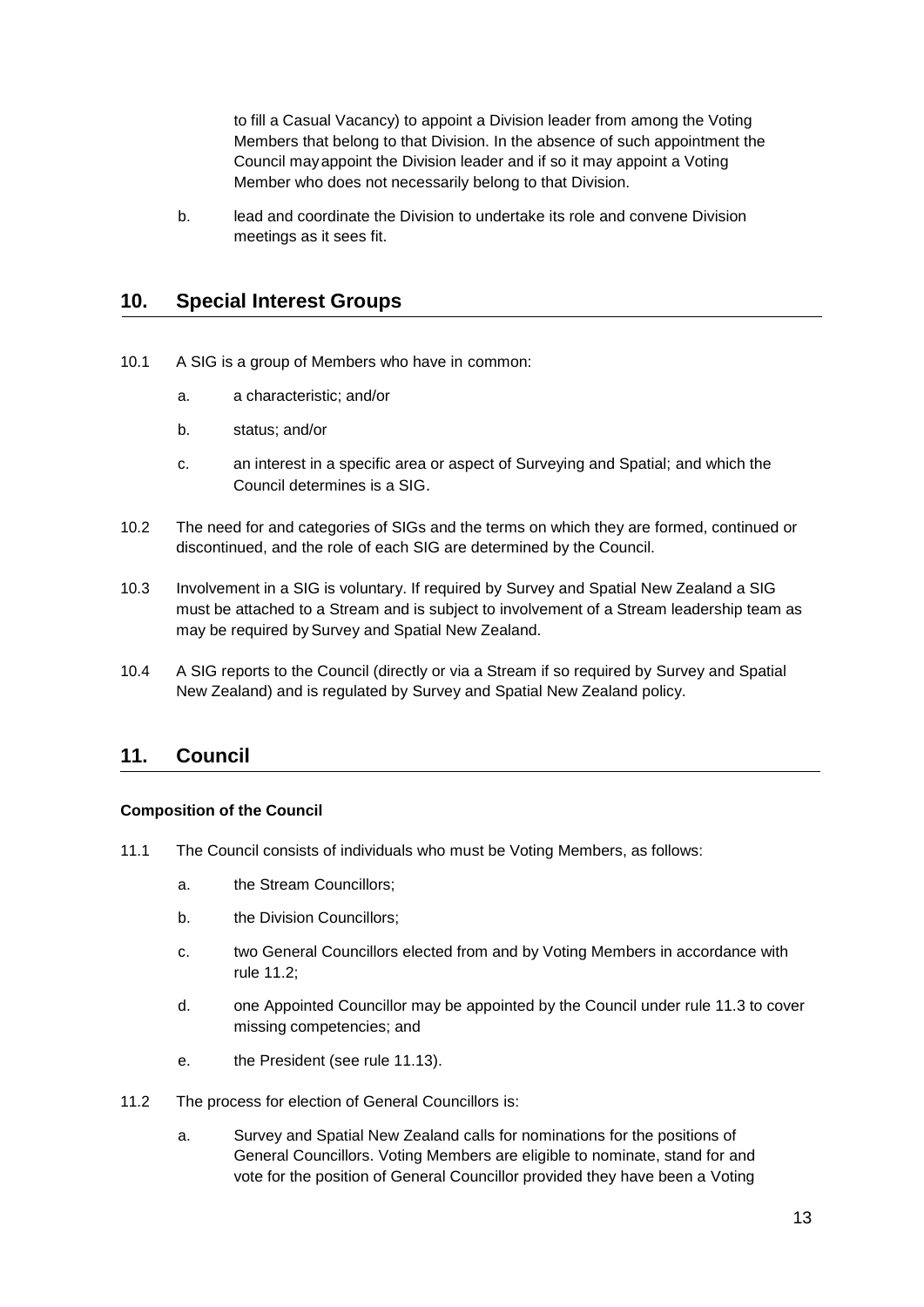Member as at the Designated Date but for the purpose of filling a Casual Vacancy they must have been a Voting Member as at the date that nominations are called;

- b. the General Councillors are elected from the nominations by Electronic Vote by the Voting Members provided that if the number of candidates nominated does not exceed the number of General Councillor vacancies then those candidates are deemed to be elected without requirement for an election; and
- c. rules 8.7 e to h apply with such adjustment to apply to General Councillors.
- 11.3 Appointed Councillors:
	- a. are appointed by such process as the Council decides after considering any recommendations made by the Council governance committee (see rule 11.22);
	- b. commence their term of office from such date as decided by the Council; and
	- c. cease office at the second AGM following the date of their appointment or such earlier date that they are: no longer a Voting Member, are required to retire if filling a Casual Vacancy, have reached the maximum consecutive years in office, or cease their office as referred to in rule 8.7 g iv.

### **Rotation of Councillors**

- 11.4 The term of office of Stream, Division and General Councillors is two years. Appointed Councillors must retire at the second AGM after commencement of their term.
	- a. Retiring Councillors are eligible to stand again but cannot serve more than eight years consecutively in office.
	- b. A person filling a Casual Vacancy continues the term of the person they replace and for the purposes of calculating their consecutive years in office a part-year in office is rounded up to the whole year.

## **Role of the Council**

- 11.5 The role of the Council is to:
	- a. be the ultimate source of authority for Survey and Spatial New Zealand and unless otherwise stated in theserules may exercise all powers of Survey and Spatial New Zealand;
	- b. control Membership of Survey and Spatial New Zealand and Survey and Spatial New Zealand Membership Policy;
	- c. represent the interests of Members;
	- d. appoint Board members in accordance with rule 12;
	- e. elect the President from among the Councillors excluding the Appointed Councillor who is not eligible for that position and elect the Vice-President from among the Councillors;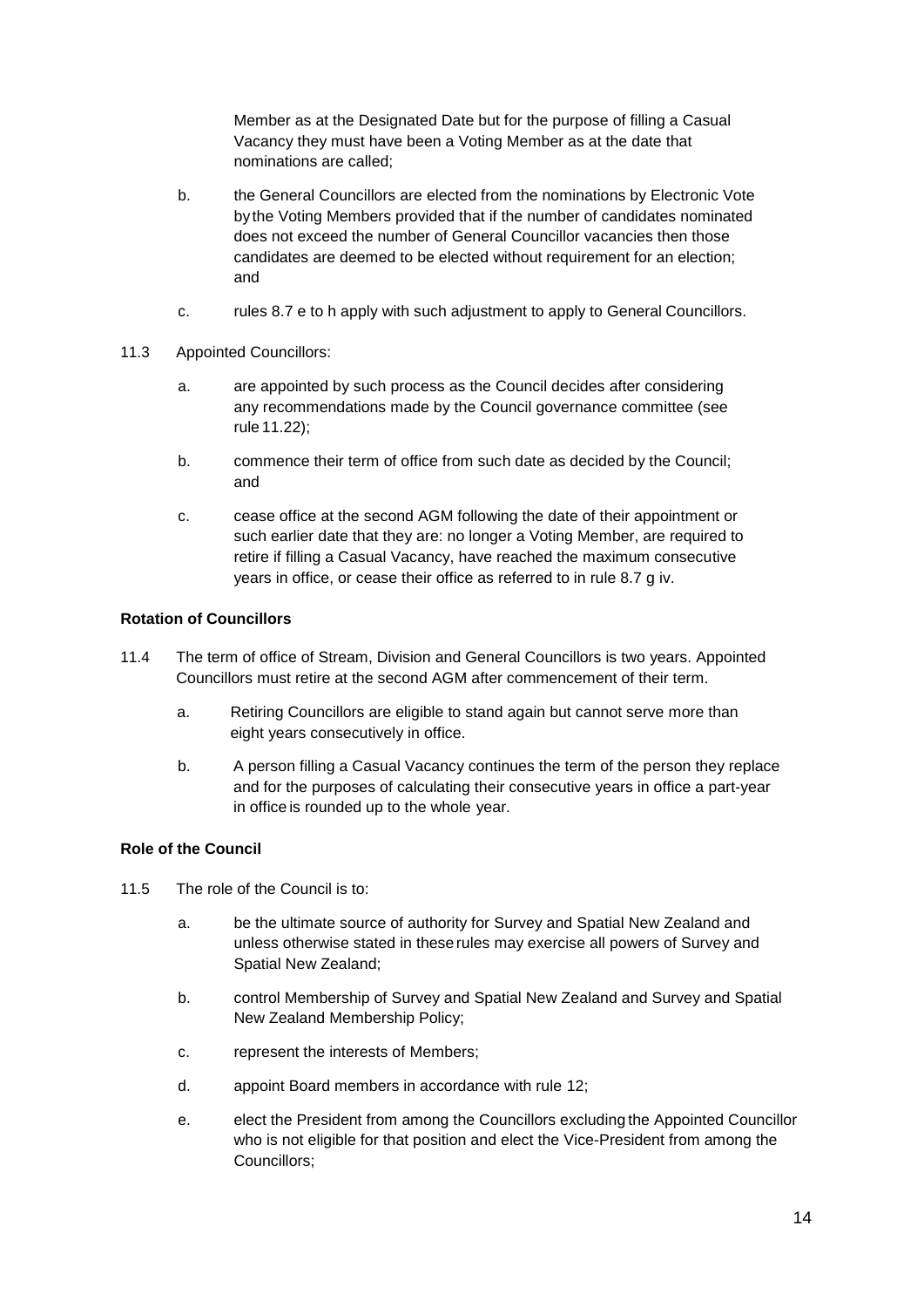- f. ensure that there is a governance manual that defines the roles of the Council, the Board and the CEO and includes the process for approval of governance policies by the Council and for approval of operational policy by the Board;
- g. appoint Stream leaders in accordance with rule 8;
- h. appoint auditors;
- i. provide the Board with an annual Letter of Expectation outlining the Councils priorities;
- j. receive the five-year plan, including the fiscal policy, developed by the Board;
- k. at the mid-point of each strategy period to evaluate progress implementing the strategic plan;
- l. set the policy for any aspect of Survey and Spatial New Zealand including:
	- i. for ensuring compliance with ethics and standards within Survey and Spatial New Zealand;
	- ii. for distinctions and awards; and
	- iii. for recruitment and admission of new Members:
- m. at its discretion, delegate authority to the Board; and
- n. evaluate the Board and set remuneration (if any) for Board members.

### **Meetings of the Council**

- 11.6 The Council:
	- a. must meet in person at least once each year;
	- b. must meet at other times if so required by the President or by 50% of Councillors;
	- c. apart from the meetings in Rule 11.6 a, may meet in person or by teleconference or by other means by which those participating may hear each other simultaneously;
	- d. unless otherwise specified in these rules or in Survey and Spatial New Zealand policy, regulates its meeting rules and procedures as it sees fit.
- 11.7 Ten days written notice of a meeting of the Council, or 72 hours' notice in a case of emergency, shall be given to each Councillor and shall, if practicable, contain a statementof intended business.
- 11.8 The quorum for a Council meeting is 50% of the number of Councillors.
- 11.9 The chair of each Council meeting is:
	- a. the President; or
	- b. in the President's absence, the Vice-President; or
	- c. in the absence of the President and the Vice-President, a Councillor elected by the meeting.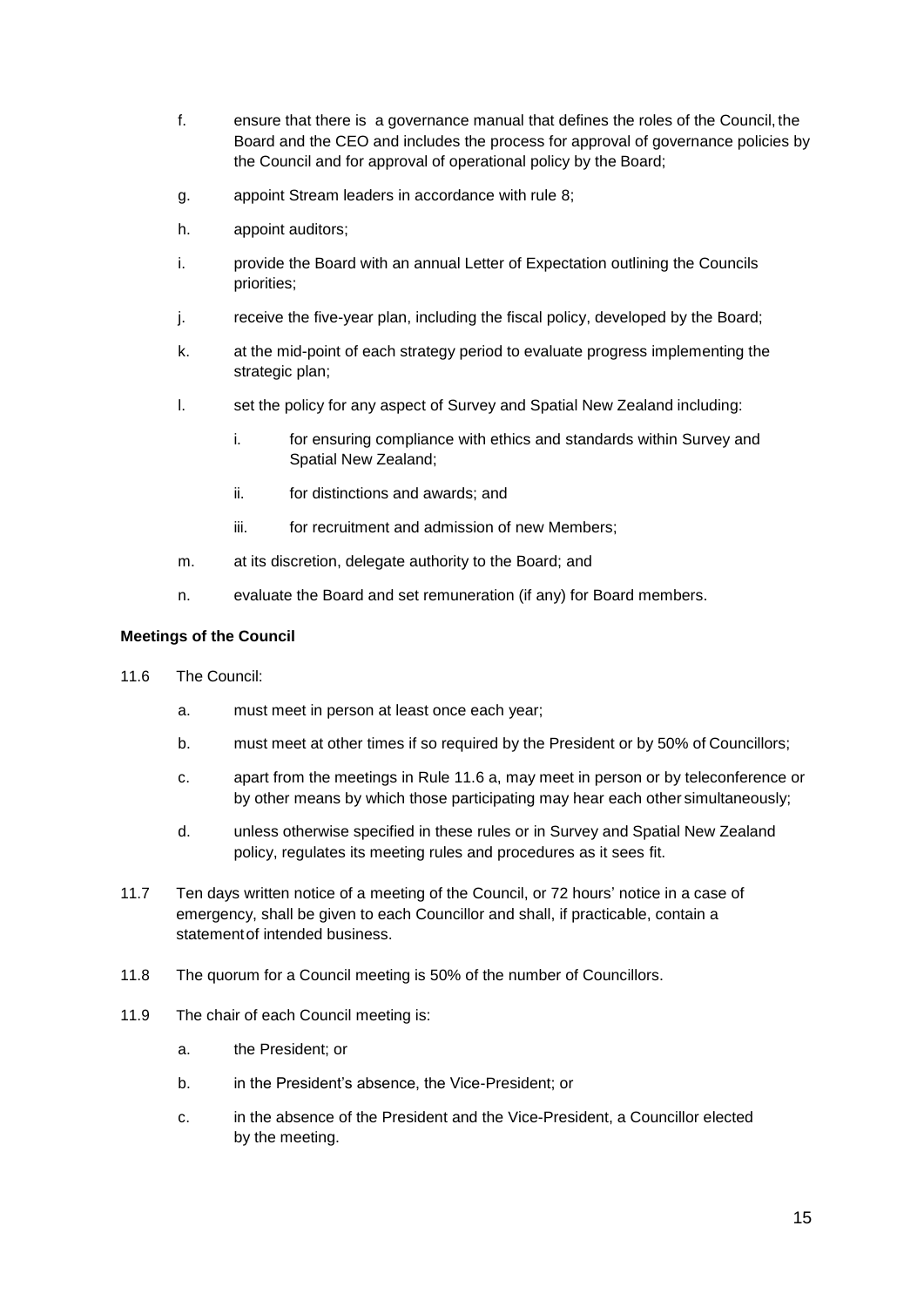- 11.10 All Councillors have one vote at Council meetings. The chair does not have an additional casting vote.
- 11.11 Decisions of the Council are by Ordinary Resolution (unless otherwise required by these rules) by voice or if requested by the chair by a show of hands and if requested by the chair of the meeting or by any five Councillors then by secret ballot. A resolution in writing forwarded to all Councillors shall be valid if it is assented to in writing by the required majority for the resolution.
- 11.12 The Council must ensure that minutes are kept of all Council meetings.

#### **Election of the President and Vice-President of the Council**

- 11.13 The following provisions apply in relation to the positions of President and Vice-President:
	- a. The President is elected by the Council from among the Stream, Division and General Councillors for a term of two years;
	- b. The Vice-President is elected by the Council from among the Councillors for a term of up to two years (as determined by the Council) and if their term as a Councillor ceases and they are not re-elected or re-appointed then their term of Vice Presidency ceases;
	- c. The appointments of the President and Vice-President are to be announced at the AGM or at such other time that the Council fills a Casual Vacancy in the positions;
	- d. Upon election the President gives up their role and is replaced as a Stream, Division or General Councillor in accordance with these rules;
	- e. Their term of office also ceases as referred to in rule 8.7 g iv; and
	- f. To avoid doubt rule 11.4 a and b applies to them, and in the case of the President who gives up their role as a Stream, Division or General Councillor, the eight-year restriction in rule 11.4 a includes their total consecutive time in office as Councillor and as President.
- 11.14 The President and Vice-President cannot be chair of the Board.

## **Role of the President and Vice-President**

- 11.15 The President:
	- a. represents Survey and Spatial New Zealand externally as the head of Survey and Spatial New Zealand;
	- b. is the face of Survey and Spatial New Zealand to the public;
	- c. is invited to and is expected to attend and speak at Board meetings; and
	- d. chairs GMs.
- 11.16 The role of the Vice-President is to act as president in the absence of the President, to support the President and share the workload of the President.
- 11.17 There is no automatic escalation from the role of Vice-President to President.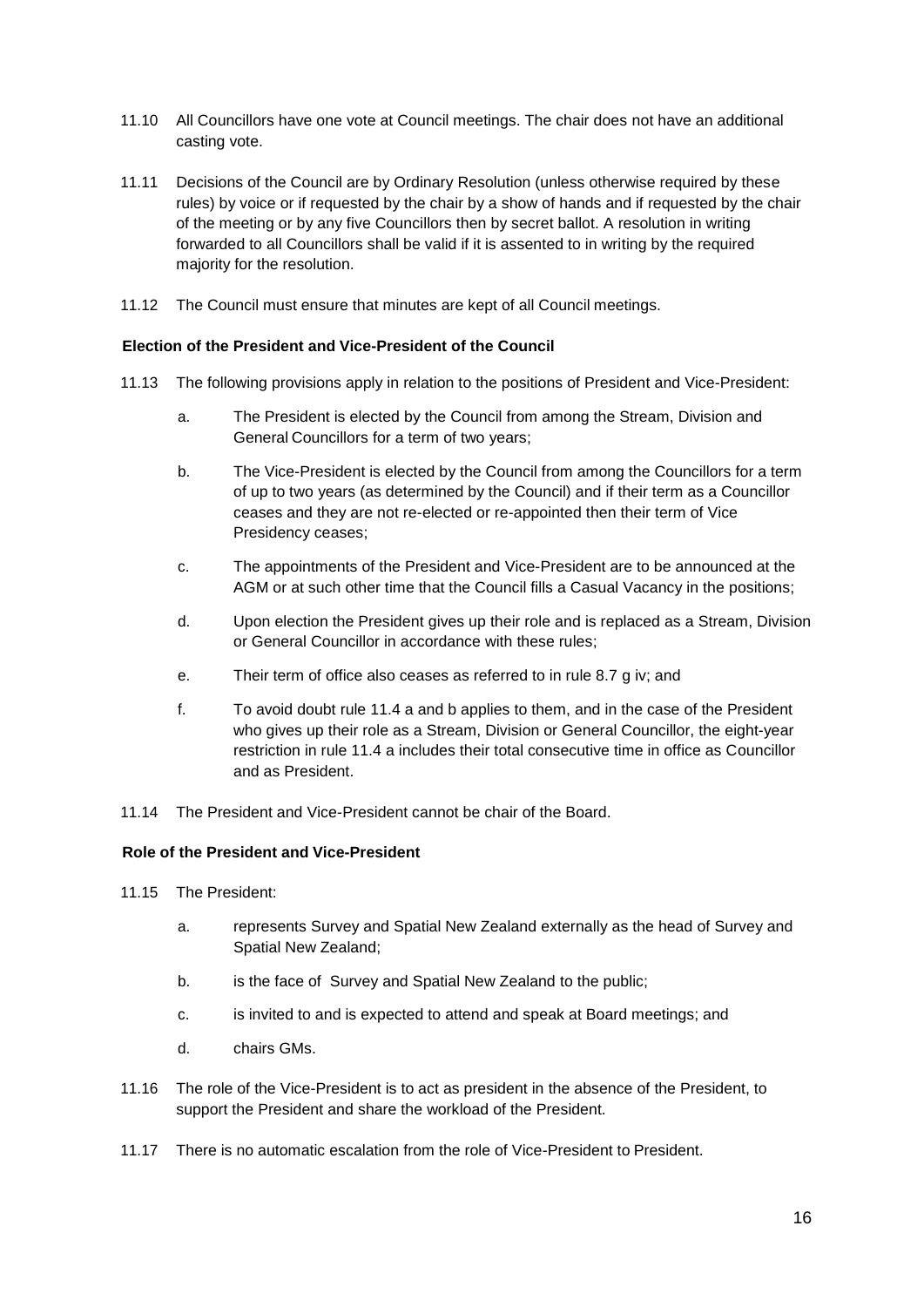11.18 The Council fills any Casual Vacancy in the positions of President and Vice-President by election from among the Councillors. If the President or Vice-President vacates their position on the Council then such Casual Vacancy is dealt with in accordance with these rules.

### **Evaluation of the Council**

11.19 The Governance Committee shall evaluate the Council's performance annually prior to the AGM in accordance with Survey and Spatial New Zealand policy.

### **Remuneration**

11.20 Councillors are not remunerated.

### **Committees**

- 11.21 The Council shall establish committees including but not limited to: an ethics and standards committee; an enquiry panel to deal with disciplinary issues within Survey and Spatial New Zealand; and a governance committee. Every Council committee shall have terms of reference prescribed for it by the Council.
- 11.22 The Council governance committee shall have a composition approved by Council . The Committee shall:
	- a. make recommendations to Council on individuals for Appointed Councillors (other than the President);
	- b. make recommendations to Council on individuals for appointment as Board members.
	- c. undertake Board and Council performance reviews as required in these rules.

## <span id="page-16-0"></span>**12. Board**

- 12.1 The Board consists of six individuals:
	- a. four Voting Members of Survey and Spatial New Zealand; and
	- b. two independents who are not Members of Survey and Spatial New Zealand and who are not subject to any business or other relationship or circumstance that could materially interfere with the exercise of their independent judgment.
- 12.2 All appointments (and filling of Board Casual Vacancies) are made by the Council after considering:
	- a. the ability and willingness of a candidate to make a substantial commitment and contribution to the governance of Survey and Spatial New Zealand;
	- b. commercial and governance experience (especially of the independents);
	- c. ensuring that people with an appropriate mix of skills are on the Board to assist it to fulfil its role and add value to Survey and Spatial New Zealand;
	- d. the recommendations from the Council governance committee; and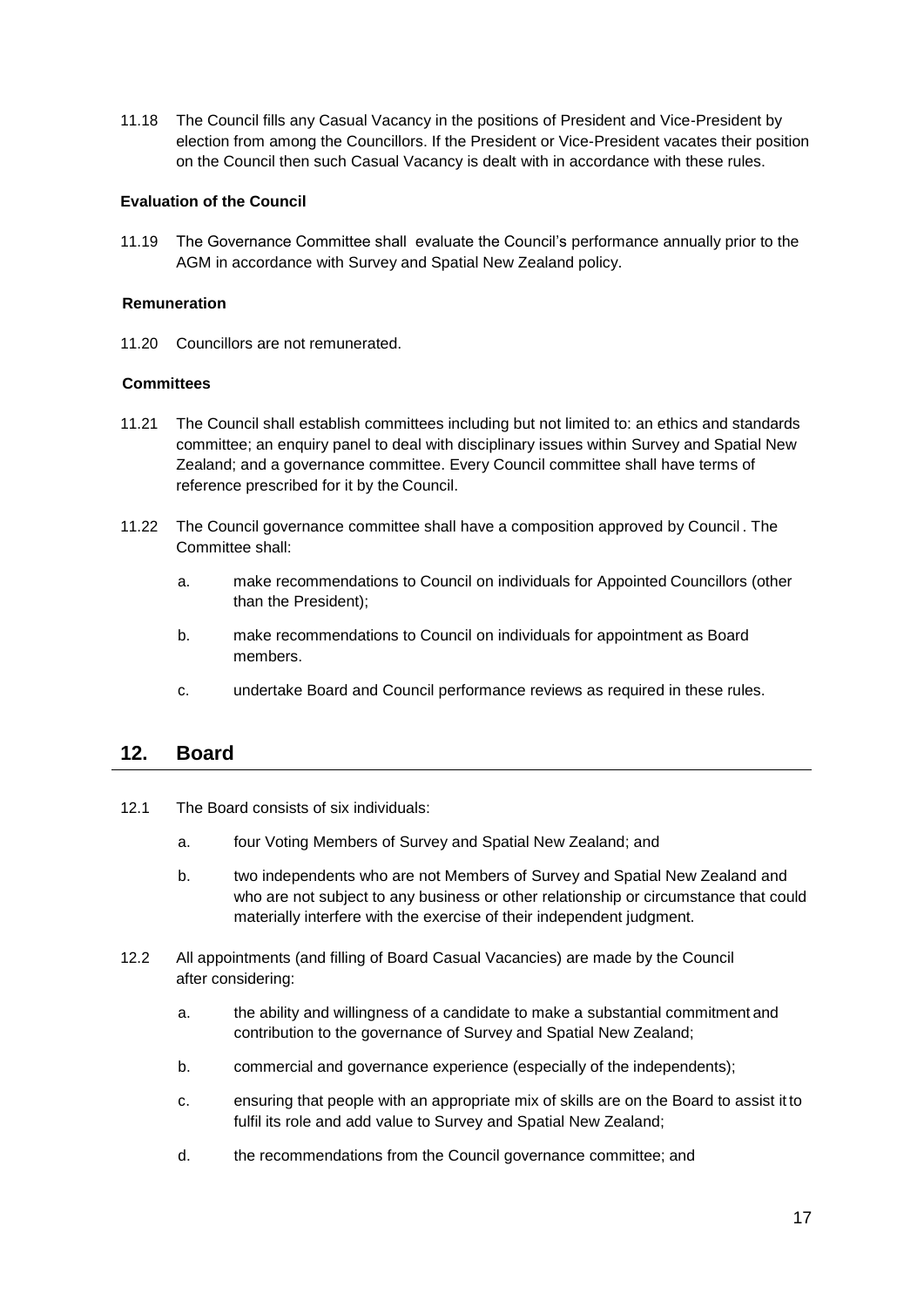- e. any other requirements, criteria and process as set out in the Survey and Spatial New Zealand Board appointments policy.
- 12.3 The chair of the Board is elected annually from among Board members, by the Board. A person can be re-elected as chair of the Board.
- 12.4 All Board members have one vote at Board meetings. The chair does not have an additional casting vote.
- 12.5 The role of the chair of the Board is to manage and facilitate Board meetings and tomanage the CEO.
- 12.6 The President is invited to and is expected to attend all Board meetings and has speaking rights but no voting rights. The CEO is to attend all Board meetings unless otherwise required by the Board.
- 12.7 The role of the Board includes:
	- a. using the collective skills of Board members to provide good governance of Survey and Spatial New Zealand;
	- b. acting in the best interests of Survey and Spatial New Zealand and its Members;
	- c. acting on behalf of Survey and Spatial New Zealand and Members using delegated authorities from the Council;
	- d. ensuring that in general Survey and Spatial New Zealand acts with the public interest in mind;
	- e. maintaining stewardship of Survey and Spatial New Zealand;
	- f. developing a five-year plan and a fiscal policy for Survey and Spatial New Zealand, both for receipt by the Council;
	- g. having due regard for the Council's priorities as set out in its Letter of Expectation when developing the five-year strategy and any subsequent action plan.
	- h. Report annually to the Council on progress implementing its priorities set out in the Letter of Expectation and the five-year strategic plan.
	- i. developing an annual plan, financial plan, budget and key performance indicators;
	- j. developing a marketing plan;
	- k. developing a recruitment, retention and human resources plan;
	- l. appointing a CEO, setting the terms of that appointment including remuneration (which remuneration may be determined by way of Board committee) and key performance indicators and implementing a mechanism for assessing the performance of the CEO;
	- m. delegating authority to the CEO as required (and including authority to form and operate advisory groups to inform the CEO on specific areas);
	- n. approving any contracts, capital expenditure, operating expenditure, hiring and dismissal of staff if any of these are not delegated to the CEO;
	- o. implementing the Council policies as and when directed by the Council;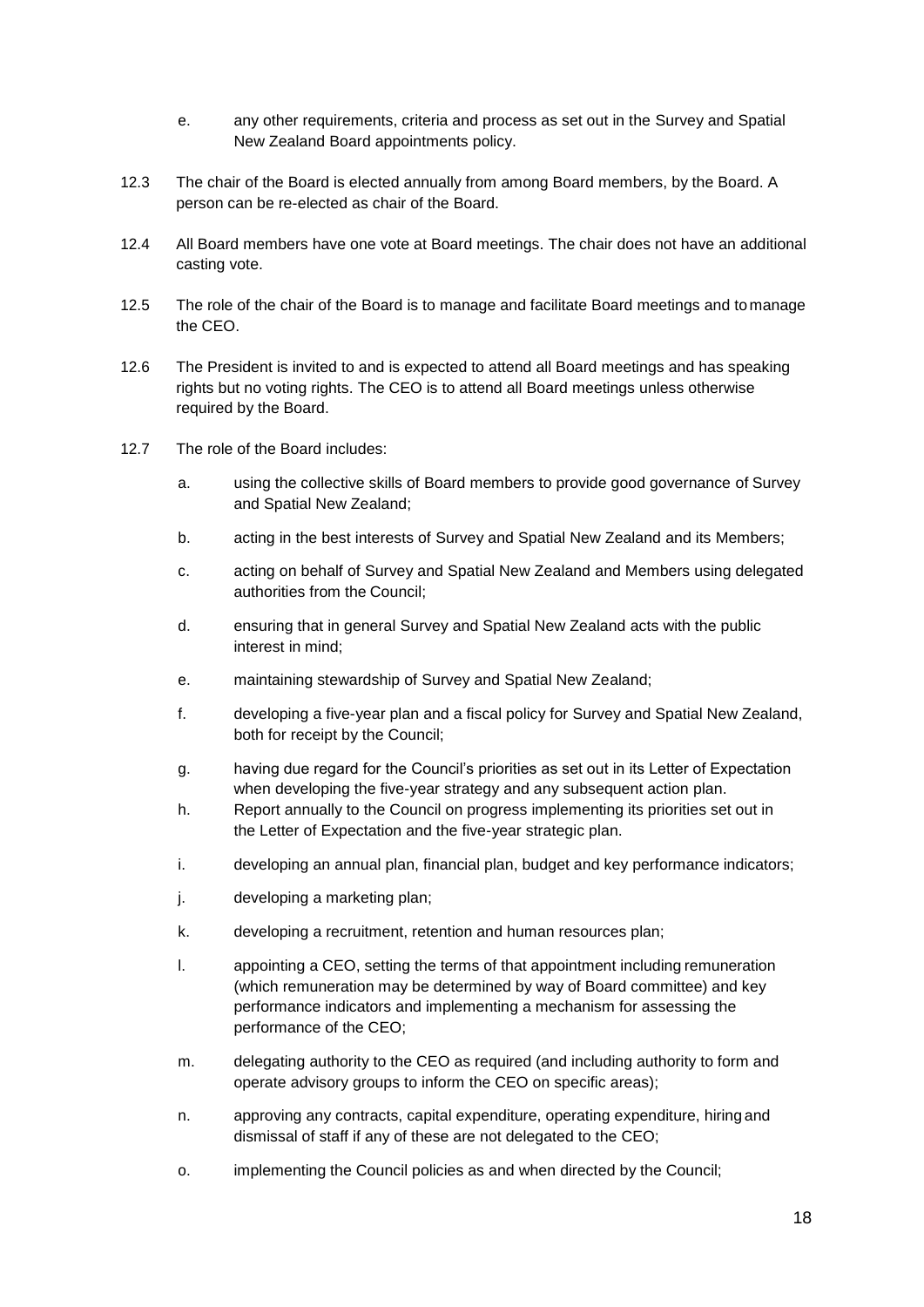- p. developing, reviewing and monitoring risk and compliance and risk management policies;
- q. developing, reviewing and monitoring operational policies as required;
- r. providing timely reports to the Council and Members;
- s. preparing the annual report and accounts;
- t. arranging any audit required by these rules;
- u. ensuring policy and compliance frameworks are in place;
- v. protecting the image and reputation of Survey and Spatial New Zealand;
- w. having oversight of the Member admissions process;
- x. setting Fee levels;
- y. establishing Board committees; and
- z. appointing the chair of the Board.

#### **Meetings**

- 12.8 The Board:
	- a. must meet at least six times each year;
	- b. must meet at other times as required by the chair of the Board or as required by four Board members;
	- c. may meet in person or by teleconference or by other means by which those participating may hear each other simultaneously;
	- d. unless otherwise specified in these rules or in Survey and Spatial New Zealand policy, regulates its meeting rules and procedures as it sees fit;
	- e. quorum for a meeting is four Board members.

### **Term of appointment**

- 12.9 A Board member commences their term of office upon their appointment by the Council and holds office until the earlier of:
	- a. the end of the third AGM after their appointment. A Board member can be reappointed for a maximum of three terms of three years or nine years total whichever is the longer;
	- b. if a Voting Member appointed under rule 12.1 a, ceasing to be a Voting Member;
	- c. an independent Board member ceasing to be independent (as set out in rule 12.1 b) or becoming a Voting Member;
	- d. cessation (whether by resignation, death, incapacity, moving overseas, removal by Special Resolution at a Board meeting, or otherwise).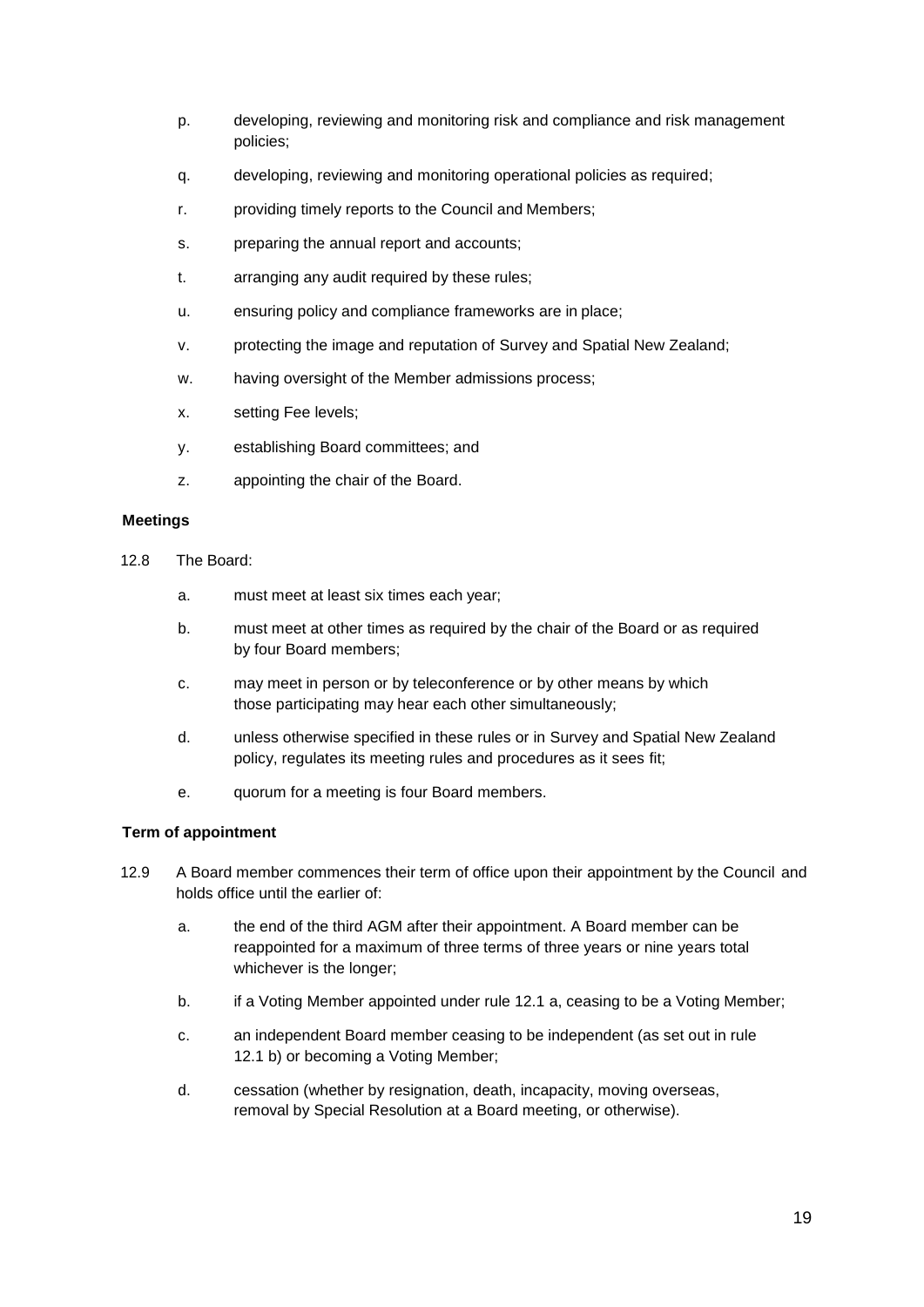## **Evaluation**

12.10 The Council governance committee shall evaluate Board performance annually prior to the AGM in accordance with Survey and Spatial New Zealand policy.

### **Remuneration**

- 12.11 Board members are not remunerated unless within the parameters of Survey and Spatial New Zealand policy and in accordance with the following process:
	- a. the Board recommends to the Council that:
		- i. Board members should be remunerated at a specified level or within a specified range; and
		- ii. Board members pass an Ordinary Resolution that it is an appropriate use of Survey and Spatial New Zealand funds to do so; and
	- b. the Council in its discretion approves remuneration as it sees fit.

### **Committees**

- 12.12 The Board shall establish committees including but not limited to committees for: finance, risk and audit; and a remuneration and CEO committee.
- 12.13 Every Board committee shall have a policy prescribed for it by the Board.

# <span id="page-19-0"></span>**13. Survey and Spatial New Zealand Meetings**

### **Annual General Meeting**

- 13.1 Survey and Spatial New Zealand shall hold an Annual General Meeting on a date fixed by the Council. Survey and Spatial New Zealand must give Voting Members, Fellows and Board Members not less than 60 days' notice of the date, time and venue of the AGM and not less than 28 days' notice of the agenda for the AGM andsuch information as to enable a Voting Member to form a view on the agenda items.
- 13.2 The purpose of the AGM is to:
	- a. receive the annual report and audited financial statements of Survey and Spatial New Zealand;
	- b. receive a presentation on the five-year plan and/or progress of the plan;
	- c. announce the Councillors and the Board Members for the ensuing year;
	- d. announce the President and Vice-President for the ensuing year;
	- e. consider any nominations for Fellowship of Survey and Spatial New Zealand that Council puts forward to be voted upon at the AGM rather than by Electronic Vote;
	- f. appoint an auditor;
	- g. record the awards of Fellowship and Honorary Status made during the year (if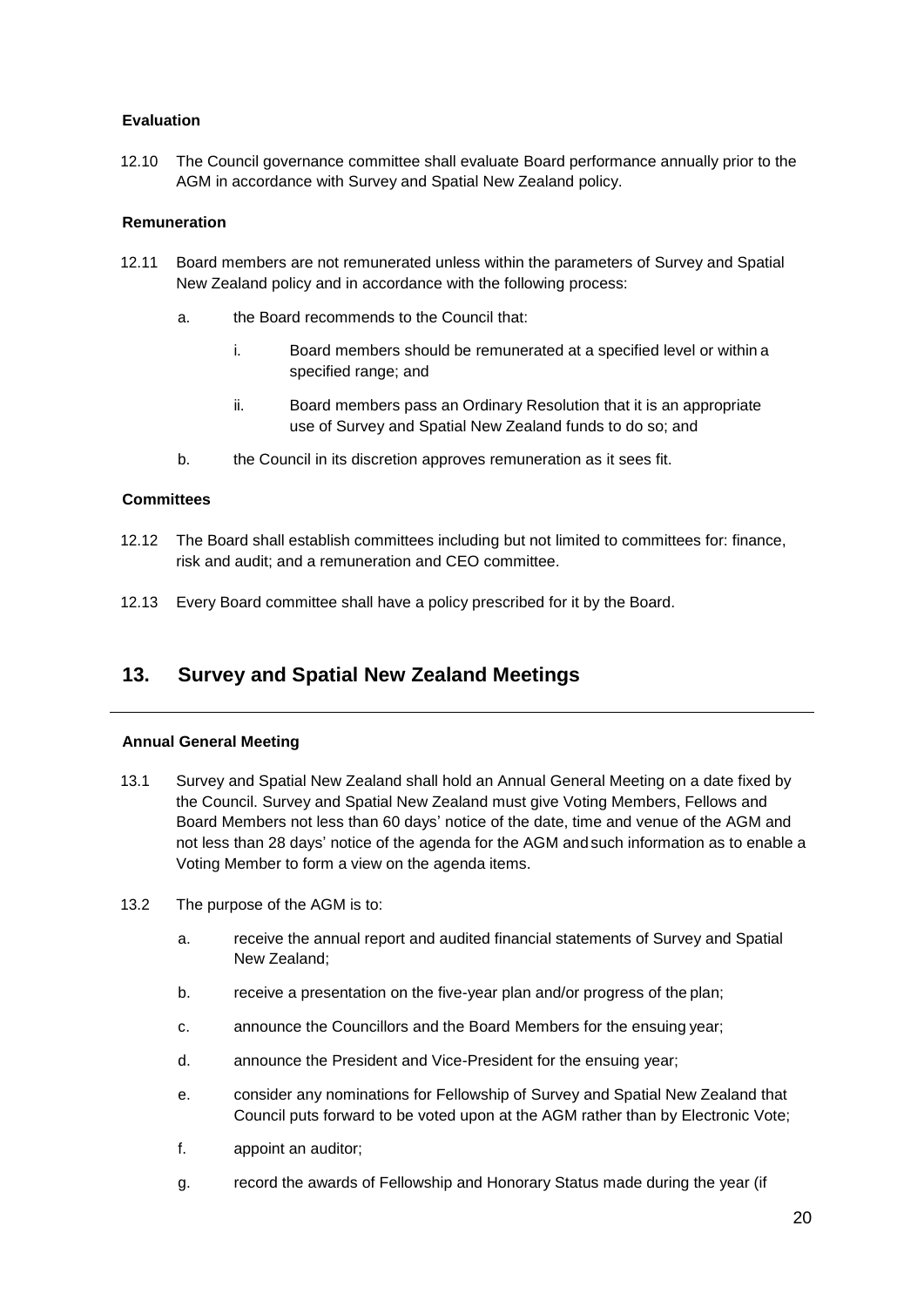any); and

h. consider any other business on the agenda.

## **Special General Meeting**

- 13.3 The Council:
	- a. may itself decide to call a Special General Meeting; and
	- b. must call a SGM within 60 days of receiving a request for a SGM be called which:
		- i. states the purpose of the proposed meeting; and
		- ii. is signed by not less than 20 Voting Members.
	- c. must give Voting Members, Fellows and Board Members not less than 28 days' notice of the date, time, venue and purpose of the SGM.

### **Meeting Procedures**

- 13.4 Members, Fellows, Board Members, the CEO, staff, individuals with Honorary status and any others invited by Survey and Spatial New Zealand may attend a General Meeting.
- 13.5 The quorum for a GM is 30 Voting Members present.
- 13.6 Voting Members are eligible to vote at GMs and in Electronic Voting unless restricted from doing so by these rules or Survey and Spatial New Zealand policy.
- 13.7 At a GM if the attendees do not form a quorum then the GM is delayed until such time as a quorum is filled provided that if still not filled then such number in attendance half an hour after the scheduled start of the AGM is deemed to be a quorum. If there is no quorum half an hour after the scheduled start of a SGM the SGM is cancelled.
- 13.8 The procedures for GMs shall be as set out in Survey and Spatial New Zealand policy and if not covered then as determined by the chair of the meeting.

### **Notices**

- 13.9 Any notices in relation to a GM or as otherwise required in these rules may, unless otherwise specified, be given by such method (for example post, e-mail, notification on a website or other method) as determined by Survey and Spatial New Zealand.
- 13.10 Any irregularity, error or omission in notices, agendas and relevant papers for a GM or the omission to give notices within the required timeframe or the omission to give notice toall Members entitled to receive notice, and any other error in the organisation of a GM shall not invalidate a GM nor prevent a GM from proceeding provided that:
	- a. The chair in his or her discretion determines that it is still appropriate for the GM to proceed despite the irregularity, error or omission; and
	- b. A motion to proceed is put to the GM and such motion is passed by Special Resolution.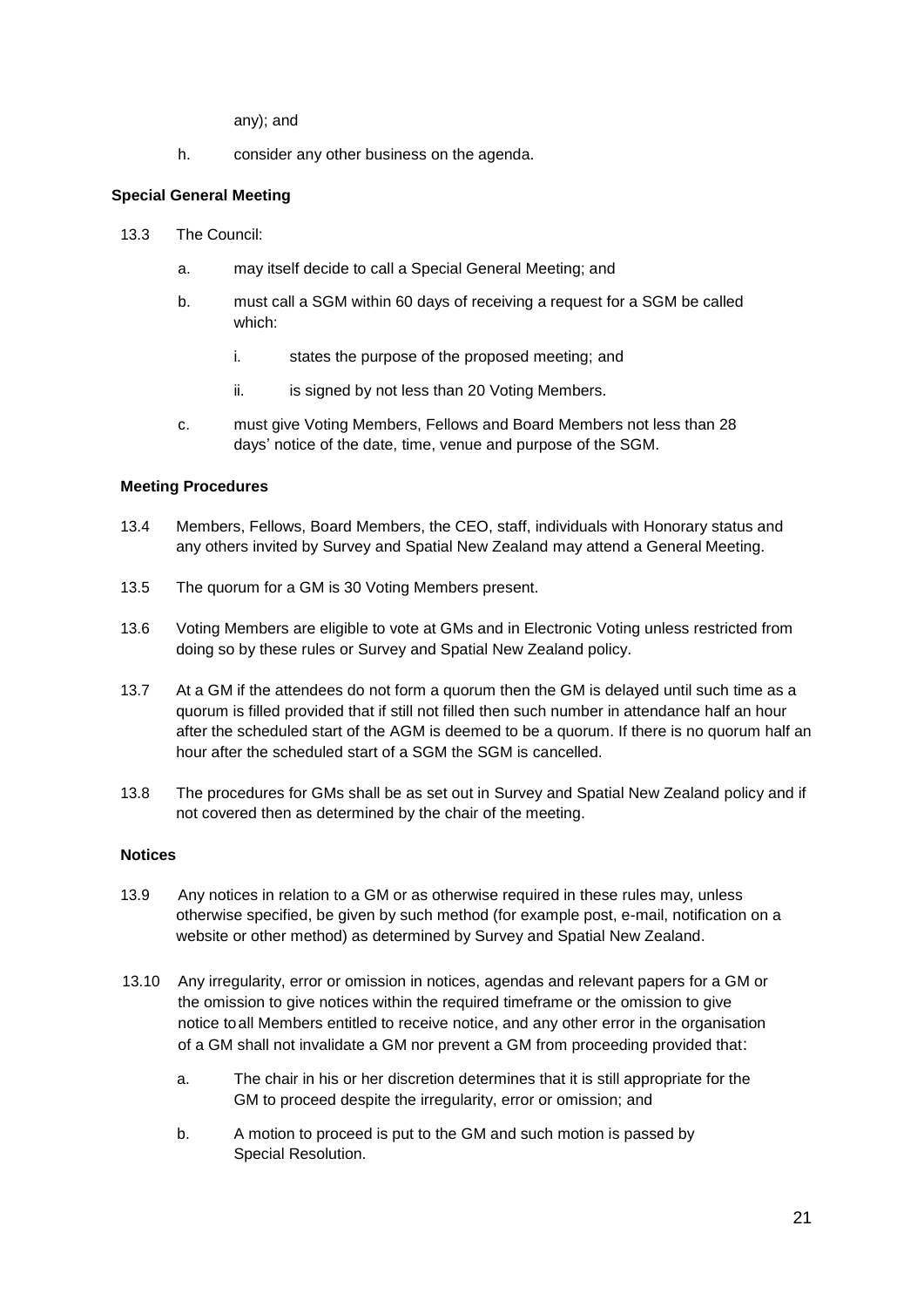### <span id="page-21-0"></span>14.1 Honorary Status

- a. The award of Honorary status is conferred by the Council upon individuals who:
	- i. are nominated in writing by at least two Councillors for consideration ata Council meeting; and
	- ii. are approved by Ordinary Resolution of the Council as meriting Honorary status for having rendered significant service to Survey and Spatial New Zealand or for being prominent in a field of science or in pursuits aligned to Survey and Spatial New Zealand.
- b. Individuals who have Honorary status receive such benefits as may be determined by Survey and Spatial New Zealand policy;
- c. Honorary status may be removed at any time by the Council.

### 14.2 Fellowship

- a. The pinnacle award of Survey and Spatial New Zealand is of Fellowship of Survey and Spatial New Zealand which is conferred by Survey and Spatial New Zealand upon individuals who:
	- i. have rendered eminent service to Survey and Spatial New Zealand; and
	- ii. have been nominated in writing to Survey and Spatial New Zealand by at least two Members; and
	- iii. have been approved by an Ordinary Resolution of the Council; and
	- iv. at the time of conferment are a Member; and
	- v. have received approval by Ordinary Resolution of Voting Members at a GMor by Electronic Vote as may be required by the Council.
- b. Fellows receive such benefits as may be determined by Survey and Spatial New Zealand policy.
- c. Fellowship status may be removed at any time by the Council.
- 14.3 Other awards may be made by Survey and Spatial New Zealand in accordance with the Survey and Spatial New Zealand awards and distinctions policy.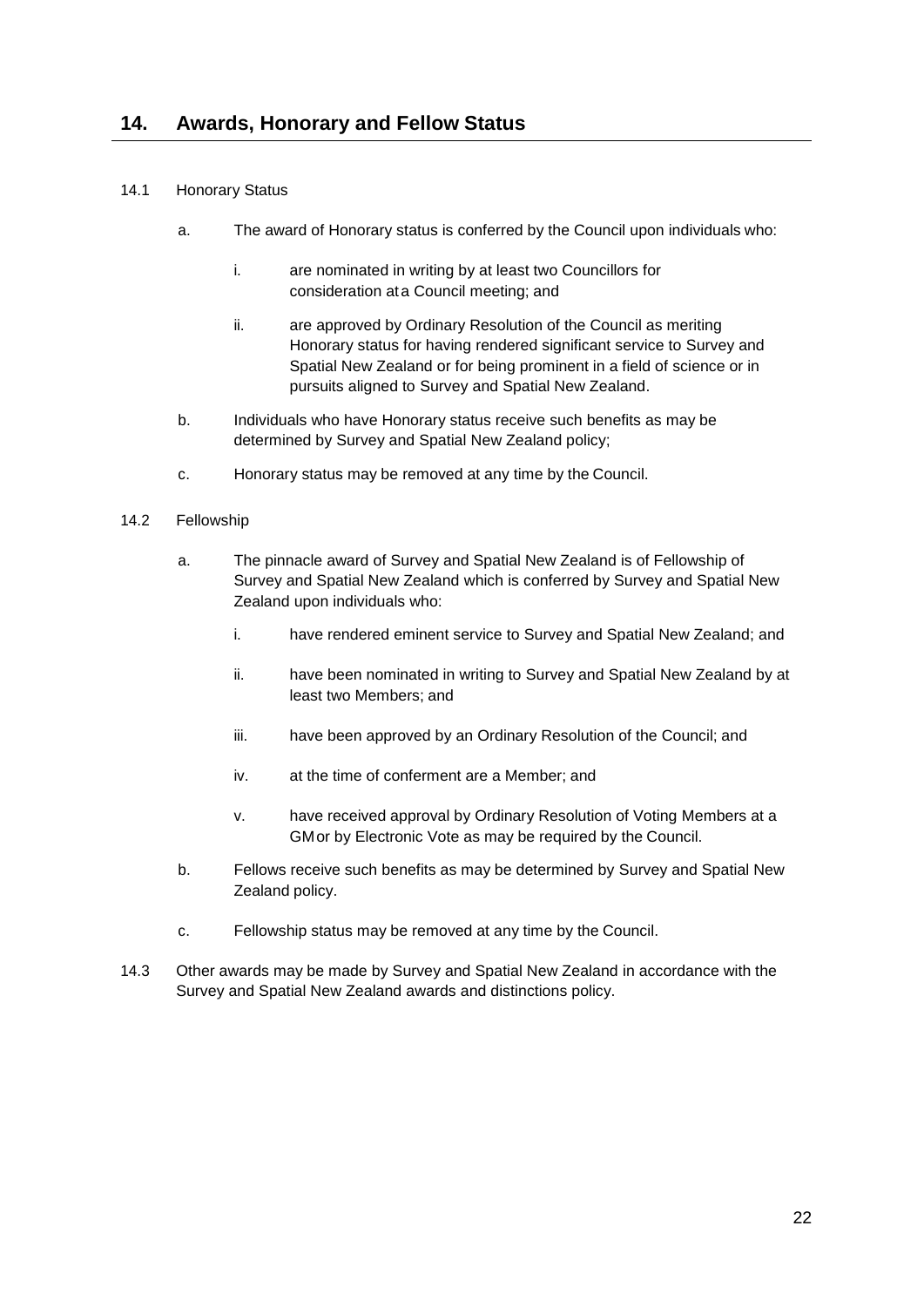### <span id="page-22-0"></span>**15.1 Composition**

- a. Branches are unincorporated groups made up of Members in such geographical areas where there is a community of interest as may be approved by the Council. The Council may allow on terms set by it, the operation of more than one Branch in a geographical region and if so may identify and/or differentiate between them by naming one as the "Chapter", another as the "Branch", and/or any other names as it decides.
- b. Each Branch shall comprise not less than six Voting Members unless otherwise approved by the Council.

### **15.2 Branch Officers**

The Members (except Student Members) in the geographical region covered by a Branch shall elect from among themselves a chair and a manager each of whom shall hold office for one year or such other period decided by the Branch. The names of such persons shall be forwarded to the Council for confirmation and approval. Each Branch shall also elect a delegate to the AGM and may extend this to any SGM. The name of such delegate shall be forwarded to the Council for confirmation and approval. The Council may withhold approval as it sees fit in relation to any of the persons in this rule but must not act unreasonably.

#### **15.3 Role**

At the date of adoption of these rules the role of Branches includes:

- a. providing a forum for Members to discuss professional and technical matters of interest particularly in the area where the Branch is located;
- b. enquiring into and report to the Council on any matter which the Council considers it appropriate for a Branch to do so;
- c. promoting the profession of Surveying and Spatial;
- d. protecting the interests of Survey and Spatial New Zealand;
- e. where consistent with c and d protecting the interests of the public in relation to Surveying and Spatial; and
- f. implementing any matter that the Council directs.

#### **15.4 Branch rules**

Each Branch is self-managing but must submit to the Council annually a report of its activities against its plan and budget for that year*.*

#### **15.5 Finance**

Expenses incurred by a Branch in the fulfilment of Branch functions, may be reimbursed to the Branch if provided in, and in accordance with, Survey and Spatial New Zealand policy.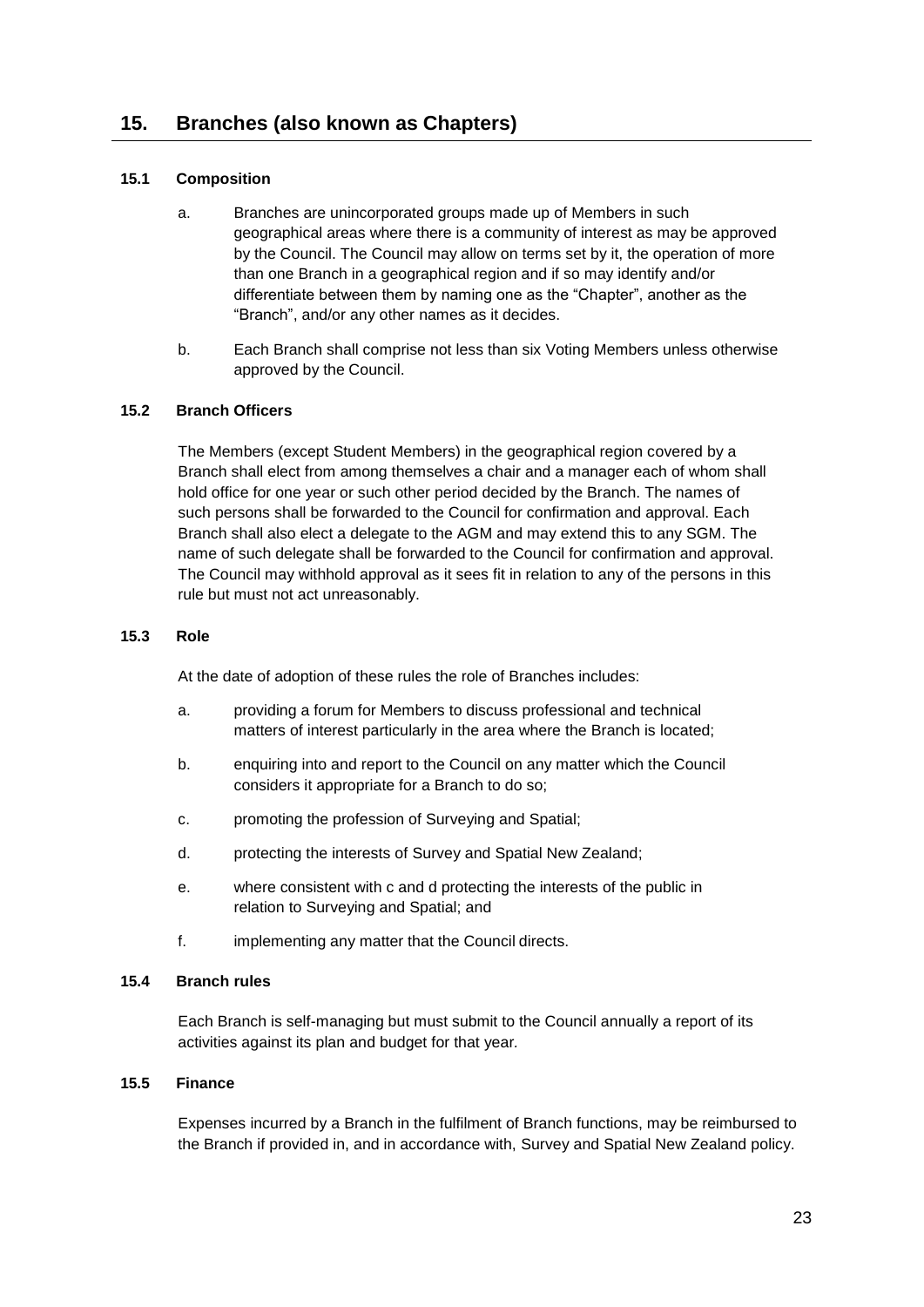## <span id="page-23-0"></span>**16. Finance and Audit**

- 16.1 The Financial Year is 1 July to 30 June unless otherwise determined by the Board.
- 16.2 The Board must ensure that proper financial records are kept, the annual statements of account are audited, and that it has appropriate policies for management of Survey and Spatial New Zealand finances.
- 16.3 Survey and Spatial New Zealand funds may be invested in such manner as determined by the Board.

## <span id="page-23-1"></span>**17. Limitation of Liability and Indemnity**

- 17.1 No current or former member of the Council or the Board has any liability to Survey and Spatial New Zealand or the Members for any act or omission in their capacity as a member of the Council or of theBoard except in the case of their own fraud, dishonesty, breach of fiduciary duty or the commission of any act known by them to be a breach of duties owed by them at law.
- 17.2 Each current or former member of the Council or of the Board is indemnified by and out of the assets of Survey and Spatial New Zealand against:
	- a. any liability arising out of any act or omission in their capacity as a member of the Council or of the Board excluding criminal liability arising out of their fraud, dishonesty, breach of fiduciary duty or the commission of any act known by them to be a breachof duties owed by them at law; and
	- b. costs incurred by them in any proceeding relating to such liability.
- 17.3 This rule is intended to be enforceable by each current or former member of the Council or of the Board.

## <span id="page-23-2"></span>**18. Disputes, breaches of Rules and Penalties**

- 18.1 The Council shall adopt a code of conduct and/or other policies and processes which it requires to cover the ethical, professional and other obligations of Members and matters arising from them including but not limited to receipt of complaints, identification of and investigation of issues, consideration, hearing and determination of issues, and disciplinary consequences and punishment for breaches.
- 18.2 The Council may also adopt policies requiring Members to adhere to processes that it considers will assist with fair, efficient and timely resolution of or decisions on disputes that arise between any Members.
- 18.3 The Council may request the President or any other person to act as a mediator in disputes involving Members.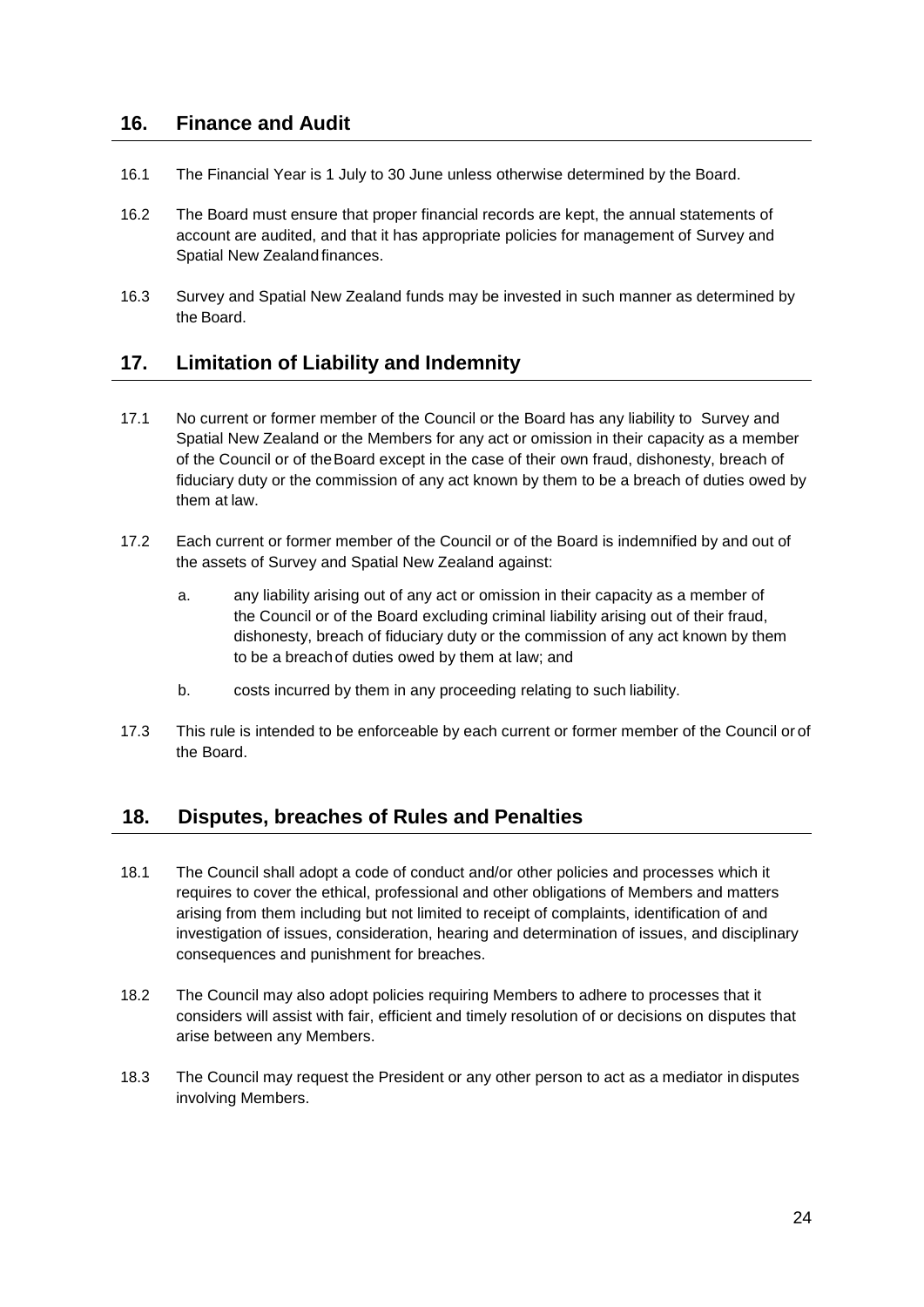## <span id="page-24-0"></span>**19. Seal**

19.1 Survey and Spatial New Zealand must have a common seal which is to be used in accordance with Survey and Spatial New Zealand policy and in the absence of such policy then as determined by the Board.

## <span id="page-24-1"></span>**20. Alteration to Rules**

- 20.1 These rules can only be changed by Special Resolution at a General Meeting and may only be proposed by:
	- a. written notice received by Survey and Spatial New Zealand at least 45 days prior to the AGM or as a separate request for a SGM under rule 13 and in each case setting out the change and signed by not less than 20 Voting Members; or
	- b. the Council;
	- c. no addition to or alteration of the aims/objects, payments to members clause or the winding-up clause shall be approved without the approval of Inland Revenue. The provisions and effect of this clause shall not be removed from this document and shall be included and implied into any document replacing this document.

## <span id="page-24-2"></span>**21. Liquidation and Disposition of Assets**

- 21.1 Survey and Spatial New Zealand may be voluntarily liquidated if, at a General Meeting a Special Resolution is passed requiring Survey and Spatial New Zealand to be liquidated and the resolution is confirmed by a further Special Resolution passed at a subsequent General Meeting called for that purpose and held not earlier than 30 days and not later than 60 days after the date on which the original resolution was passed.
- 21.2 If, upon the liquidation of Survey and Spatial New Zealand, there remains after the satisfaction of all Survey and Spatial New Zealand debts and liabilities any property whatsoever, the property shall be given to some other entity or entities having objects similar to the Objects as decided by the Voting Members and in the absenceof any decision then as determined by the High Court of New Zealand.
- 21.3 Any property whatsoever shall not be paid to or distributed among the Members.

## <span id="page-24-3"></span>**22. Savings**

22.1 If any matter arises in relation to Survey and Spatial New Zealand that is not provided for in these rules, the matter shall be dealt with as required by the Council, or if it arises in relation to conducting a meeting then as required by the chair of the meeting.